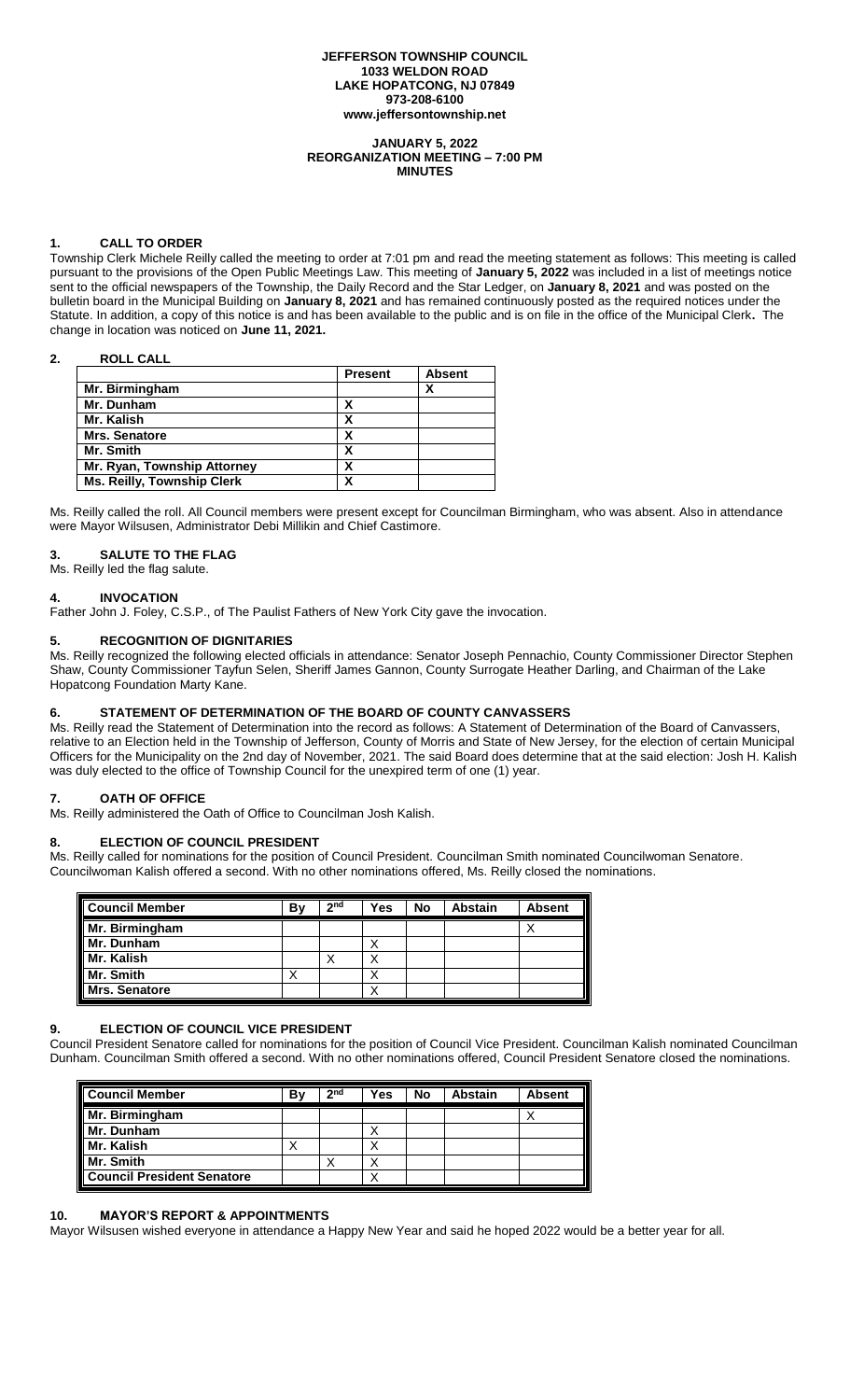# **MAYOR'S APPOINTMENTS**

| <b>POSITION</b>                         | <b>NAME</b>                            | TERM    | <b>EXPIRES</b> |
|-----------------------------------------|----------------------------------------|---------|----------------|
| <b>Economic Advisory Board</b>          | <b>Kim Finnegan</b>                    | 3 Years | 12/31/24       |
|                                         | <b>Charlie Oberman</b>                 | 3 Years | 12/31/24       |
|                                         | <b>Steve Rush</b>                      | 3 Years | 12/31/24       |
| Land Use Board - Class I Member         | <b>Mayor Eric Wilsusen</b>             | 1 Year  | 12/31/22       |
| Land Use Board - Class II Member        | <b>Paul Castimore</b>                  | 1 Year  | 12/31/22       |
| Land Use Board - Alternate 2            | <b>Thomas Galfo</b>                    | 2 Years | 12/31/23       |
| Land Use Board - Alternate 3            | <b>Christine Steelman</b>              | 1 Year  | 12/31/22       |
| <b>Library Board of Trustees</b>        | Mayor's Alternate: Linda Padula        | 1 Year  | 12/31/22       |
| <b>Library Board of Trustees</b>        | Jeanne Howe, Superintendent of Schools | 1 Year  | 12/31/22       |
| <b>Morris Co. Community Development</b> | Mayor w/BA as Alternate                | 1 Year  | 12/31/22       |
| <b>Municipal Alliance</b>               | Student #1                             | 1 Year  | 12/31/22       |
|                                         | Student #2                             | 1 Year  | 12/31/22       |
|                                         | Student #3                             | 1 Year  | 12/31/22       |
|                                         | Student #4                             | 1 Year  | 12/31/22       |
|                                         | Student #5                             | 1 Year  | 12/31/22       |

### **MAYOR'S APPOINTMENTS WITH COUNCIL ADVICE AND CONSENT**

| <b>POSITION</b>                        | <b>NAME</b>                            | TERM   | <b>EXPIRES</b> |
|----------------------------------------|----------------------------------------|--------|----------------|
| <b>Prosecutor</b>                      | James La Sala, Esquire                 | 1 Year | 12/31/22       |
| Alternate Prosecutor (1)               | Lisa Thompson, Esquire                 | 1 Year | 12/31/22       |
| <b>Alternate Prosecutor (2)</b>        | <b>Camile Kassar, Esquire</b>          | 1 Year | 12/31/22       |
| <b>Alternate Prosecutor (3)</b>        | Any Morris County Municipal Prosecutor | 1 Year | 12/31/22       |
| <b>Police Matrons (3 appointments)</b> | <b>Elizabeth Mueller</b>               | 1 Year | 12/31/22       |
|                                        | <b>Andrea Sherrer</b>                  | 1 Year | 12/31/22       |
|                                        | Vacancy                                | 1 Year | 12/31/22       |
| <b>Zoning Officer</b>                  | <b>Tom Mahoney</b>                     | 1 Year | 12/31/22       |

All Council members present consented to the approval of the Mayor's appointments**.**

### **11. MINUTES – December 15, 2021 (Regular)**

| <b>Council Member</b>     | В١ | 2 <sub>nd</sub> | Yes | No | <b>Abstain</b> | <b>Absent</b> |
|---------------------------|----|-----------------|-----|----|----------------|---------------|
| Mr. Birmingham            |    |                 |     |    |                |               |
|                           |    |                 |     |    |                |               |
| Mr. Smith                 |    |                 |     |    |                |               |
| Vice President Dunham     |    |                 |     |    |                |               |
| <b>President Senatore</b> |    |                 |     |    |                |               |

#### **12. CONSENT AGENDA\***

**\*Matters listed on the Consent Agenda Resolution are considered routine and will be enacted by one motion of the Council and one roll call vote. There will be no separate discussion of these items unless a Council member requests an item be removed for consideration.**

#### **\*PERMITS/LICENSES: None for January 5, 2022**

#### **\*APPOINTMENTS:**

| <b>Member/Position</b>     | Appointment             | <b>Notes</b> | Term | <b>Expires</b> |
|----------------------------|-------------------------|--------------|------|----------------|
| <b>Deputy Clerk</b>        | <b>Amanda Nevins</b>    | N/A          | vear | 12/31/22       |
| Land Use Board - Class III | <b>Melissa Senatore</b> |              | vear | 12/31/22       |

#### **\*CONSENT AGENDA RESOLUTIONS:**

- [22-01](file://///jeffdata16/clerk/Council%20Documents/Meetings/2018%20Meetings/1.%20%20January%203%20%20%20Reorg/Consent%20Agenda%20%20Reorg/CA%2018-01%20Meeting%20Schedule) Resolution Establishing 2022 Township Council Meeting Schedule
- [22-02](file://///jeffdata16/clerk/Council%20Documents/Meetings/2018%20Meetings/1.%20%20January%203%20%20%20Reorg/Consent%20Agenda%20%20Reorg/CA%2018-02%20Designating%20Official%20Newspapers) Resolution Designating Official Newspapers of the Township for 2022
- [22-03](file://///jeffdata16/clerk/Council%20Documents/Meetings/2018%20Meetings/1.%20%20January%203%20%20%20Reorg/Consent%20Agenda%20%20Reorg/CA%2018-03%20Procedures%20for%20Notices) Resolution Establishing Procedures for Written Requests of Regular 2022 Township Council Meeting Schedules, or Revisions Thereto, Pursuant to N.J.S.A. 10:4-19
- 22-04 Resolution Establishing Procedure for Public Comment Before the Jefferson Township Council
- 22-05 Resolution Certifying Compliance With The United States Equal Employment Opportunity Commission's 'Enforcement Guidance On The Consideration Of Arrest and Conviction Records In Employment Decisions Under Title VII Of The Civil Rights Act of 1964' Pursuant To P.L.2017, C. 183
- [22-06](file://///jeffdata16/clerk/Council%20Documents/Meetings/2018%20Meetings/1.%20%20January%203%20%20%20Reorg/Consent%20Agenda%20%20Reorg/CA%2018-06%20Volunteer%20Tuition%20Credit%20Program) Resolution Authorizing Participation in the Volunteer Tuition Credit Program
- 22-07 Resolution Appointing Special Police Officers
- [22-08](file://///jeffdata16/clerk/Council%20Documents/Meetings/2018%20Meetings/1.%20%20January%203%20%20%20Reorg/Consent%20Agenda%20%20Reorg/CA%2018-08%20Appoint%20Assessment%20Search%20Officer) Resolution Appointing Assessment Search Officer
- 22-09 Resolution Appointing Public Agency Compliance Officer (PACO)
- [22-10](file://///jeffdata16/clerk/Council%20Documents/Meetings/2018%20Meetings/1.%20%20January%203%20%20%20Reorg/Consent%20Agenda%20%20Reorg/CA%2018-11%20Bonding%20for%20Officials%20and%20Employees) Resolution Authorizing Bonding for Township Officials and Employees
- [22](file://///jeffdata16/clerk/Council%20Documents/Meetings/2018%20Meetings/1.%20%20January%203%20%20%20Reorg/Consent%20Agenda%20%20Reorg/CA%2018-13%20Cancellation%20of%20Tax%20Overpayments)-11 Resolution Authorizing Cancellation of Tax Overpayments or Delinquent Amounts Less Than \$10.00
- [22-12](file://///jeffdata16/clerk/Council%20Documents/Meetings/2018%20Meetings/1.%20%20January%203%20%20%20Reorg/Consent%20Agenda%20%20Reorg/CA%2018-14%20Water%20&%20Sewer%20Adjustments) Resolution Authorizing Water and Sewer Utility Billing Adjustments of Amounts Less Than \$10.00
- [22-13](file://///jeffdata16/clerk/Council%20Documents/Meetings/2018%20Meetings/1.%20%20January%203%20%20%20Reorg/Consent%20Agenda%20%20Reorg/CA%2018-15%20Recreation%20Billing%20Adjustments) Resolution Authorizing Recreation Department Billing Adjustments of Amounts Less Than \$5.00
- [22-14](file://///jeffdata16/clerk/Council%20Documents/Meetings/2018%20Meetings/1.%20%20January%203%20%20%20Reorg/Consent%20Agenda%20%20Reorg/CA%2018-16%20Rate%20of%20Interest%20for%20Delinquent%20Taxes) Resolution Establishing the Rate of Interest to be Charged on Delinquent Taxes and Assessments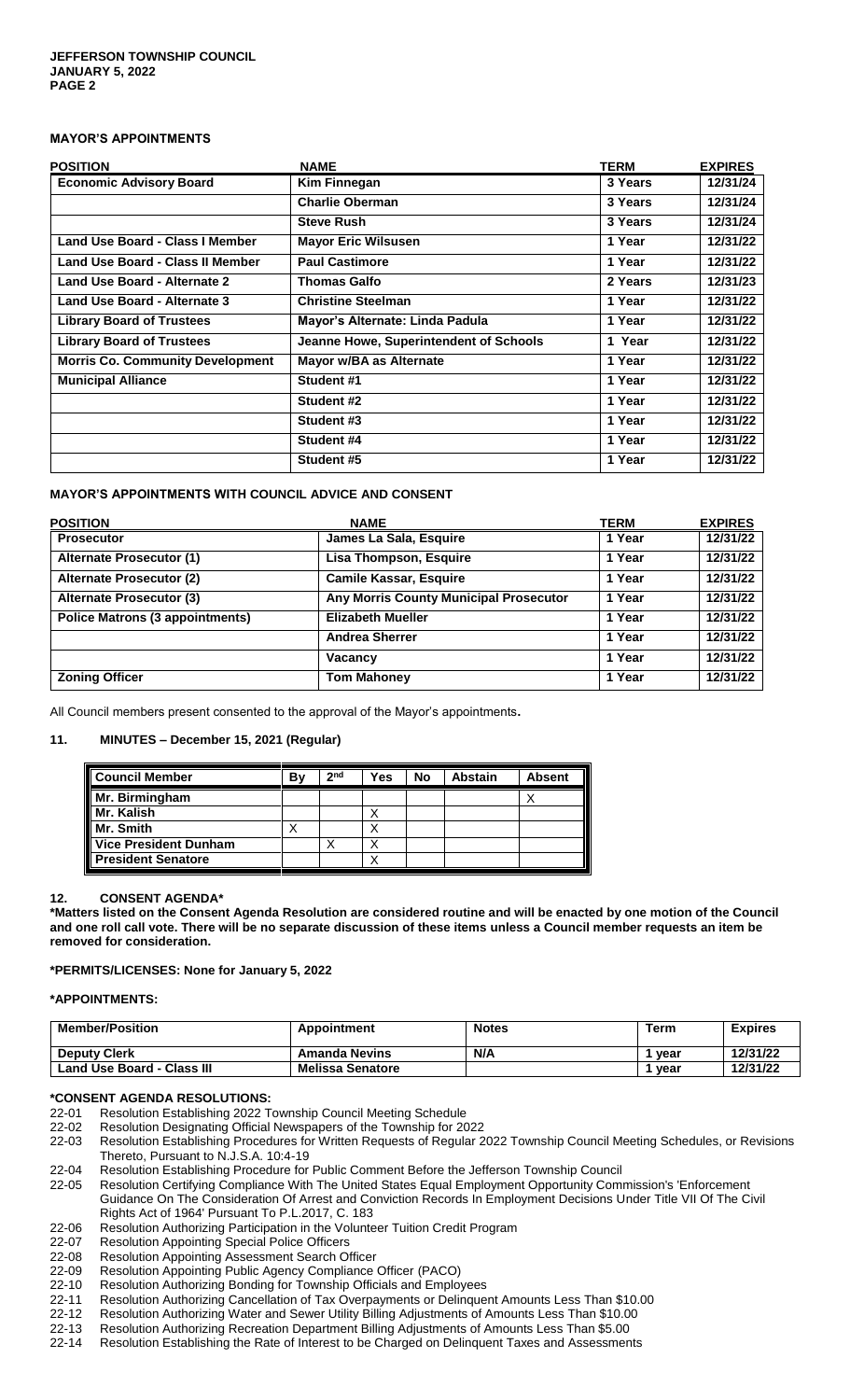- [22-15](file://///jeffdata16/clerk/Council%20Documents/Meetings/2018%20Meetings/1.%20%20January%203%20%20%20Reorg/Consent%20Agenda%20%20Reorg/CA%2018-17%20Rate%20of%20Interest%20for%20Utility%20Payments) Resolution Establishing the Rate of Interest to be Charged on Delinquent Utility Payments
- [22-16](file://///jeffdata16/clerk/Council%20Documents/Meetings/2018%20Meetings/1.%20%20January%203%20%20%20Reorg/Consent%20Agenda%20%20Reorg/CA%2018-20%20Petty%20Cash%20Policy) Resolution Authorizing a Formal Petty Cash Policy for All Departments Within the Township of Jefferson<br>22-17 Resolution Authorizing Prior Claims of Payments
- Resolution Authorizing Prior Claims of Payments
- [22-18](file://///jeffdata16/clerk/Council%20Documents/Meetings/2018%20Meetings/1.%20%20January%203%20%20%20Reorg/Consent%20Agenda%20%20Reorg/CA%2018-22%20Prior%20Payment%20for%20Recreation) Resolution Authorizing Prior Claims of Payments for the Recreation Department<br>22-19 Resolution Authorizing Participation in the Morris County Adaptive Recreation Pr
- Resolution Authorizing Participation in the Morris County Adaptive Recreation Program (McARP)
- [22-20](file://///jeffdata16/clerk/Council%20Documents/Meetings/2018%20Meetings/1.%20%20January%203%20%20%20Reorg/Consent%20Agenda%20%20Reorg/CA%2018-25%20Emergency%20Management%20Coordinator%20Appt) Resolution Authorizing the Appointment of the Deputy Emergency Management Coordinators
- [22-21](file://///jeffdata16/clerk/Council%20Documents/Meetings/2018%20Meetings/1.%20%20January%203%20%20%20Reorg/Consent%20Agenda%20%20Reorg/CA%2018-32%20Trinitas%20Employee%20Assistance%20Program) Resolution Awarding a Contract to Trinitas Physicians Practice LLC For The Employee Assistance Program
- 22-22 Resolution Awarding a Contract to New Horizons Forestry Inc. (Tim Slavin) For Forestry Services
- 22-23 Resolution Authorizing A Professional Services Agreement for Appraisal Services McNerney & Associates, Inc.
- 22-24 Resolution Authorizing A Professional Services Agreement for Architectural Services Fox Architectural Design, PC
- 22-25 Resolution Authorizing A Professional Services Agreement for Auditing Services Wielkotz & Company, LLC
- 22-26 Resolution Authorizing A Professional Services Agreement for Bond Counsel Services Hawkins, Delafield and Wood, LLP
- 22-27 Resolution Authorizing A Professional Services Agreement for Labor Attorney Services-Cleary, Giacobbe, Alfieri, Jacobs, LLC<br>22-28 Resolution Authorizing A Professional Services Agreement for Planning Services J. Ca
- Resolution Authorizing A Professional Services Agreement for Planning Services J. Caldwell & Associates, LLC
- 22-29 Resolution Authorizing A Professional Services Agreement for Public Defender Services Law Office Of Daniel P. Agatino, LLC
- 22-30 Resolution Authorizing A Professional Services Agreement for Risk Management Services And Appointing the Risk Management Consultant - Willis Of New Jersey
- 22-31 Resolution Authorizing A Professional Services Agreement for Tax Appeal Legal Services Lavery, Selvaggi, Abromitis & Cohen, PC
- 22-32 Resolution Authorizing A Professional Services Agreement for Township Attorney Services Laddey, Clark & Ryan, LLP 22-33 Resolution Authorizing the Payment of Bills
- 22-34 Resolution Setting 2022 Salaries Of The Council And The Council President Within The Range As Established By The Township's Salary Ordinance
- 22-35 Resolution Approving 2022 Cash Management Plan
- 22-36 Resolution Authorizing a Refund of Overpayment(s) of Taxes
- 22-37 Resolution Authorizing a Temporary Budget for the Calendar Year 2022

| <b>Council Member</b>        | B٧ | 2 <sub>nd</sub> | $v_{es}$ | <b>No</b> | <b>Abstain</b> | <b>Absent</b> |
|------------------------------|----|-----------------|----------|-----------|----------------|---------------|
| Mr. Birmingham               |    |                 |          |           |                |               |
| Mr. Kalish                   |    |                 |          |           |                |               |
| Mr. Smith                    |    |                 |          |           |                |               |
| <b>Vice President Dunham</b> | ⌒  |                 | ⌒        |           |                |               |
| <b>President Senatore</b>    |    |                 |          |           |                |               |

#### **12. PUBLIC COMMENT**

Council President Senatore opened the public comment portion of the meeting with the consent of the members present and asked speakers to state their name and address for the record.

#### Robert Vander Ploeg, Jr. – 14 Crystal Road

Mr. Vander Ploeg asked why the Tax Record Search button on the website is not working. Township Attorney Tom Ryan said it has been removed due to the enactment of the new State law protecting the personal residential information of law enforcement. Mr. Vander Ploeg asked if the removal was temporary. Mayor Wilsusen said he hoped it was temporary. He said he had a meeting about this issue earlier in the day and the vendor is working on a fix, but until this occurs the search site has been taken down on advice of Counsel.

With no one else wishing to be heard, Council President Senatore closed the public comment portion of the meeting.

**\_\_\_\_\_\_\_\_\_\_\_\_\_\_\_\_\_\_\_\_\_\_\_\_\_\_\_\_ \_\_\_\_\_\_\_\_\_\_\_\_\_\_\_\_\_\_\_\_\_\_\_\_\_\_\_\_\_\_\_\_\_\_\_\_\_\_\_\_\_\_\_**

#### **13. ADJOURNMENT AT 7:17 PM**

Motion made by Council Vice President Dunham, second by Councilman Kalish to adjourn the meeting at 7:17 pm, with all members in favor signifying by "Aye."

#### **January 5, 2022**

**Michele Reilly, RMC, Township Clerk Melissa Senatore, Council President**

### **CONSENT AGENDA RESOLUTION #22-01**

**\_\_\_\_\_\_\_\_\_\_\_\_\_\_\_\_\_\_\_\_\_\_\_\_\_\_\_\_\_\_\_\_\_\_\_\_\_\_\_\_\_\_\_\_\_\_\_\_\_\_\_\_\_\_\_\_\_\_\_\_\_\_\_\_\_\_\_\_\_\_\_\_\_\_\_\_\_\_\_\_\_\_\_\_\_\_\_\_\_\_\_\_\_\_\_\_\_\_\_\_\_\_\_\_\_\_**

#### **"RESOLUTION ESTABLISHING 2022 TOWNSHIP COUNCIL MEETING SCHEDULE"**

**WHEREAS,** Chapter 231 of the Public Laws of the State of New Jersey for 1975, known as the "Open Public Meetings Act", requires notification of meetings of public bodies.

**NOW, THEREFORE, BE IT RESOLVED** by the Township Council of the Township of Jefferson, County of Morris, State of New Jersey, that the following schedule of Regular meetings of the Township Council of the Township of Jefferson, County of Morris, State of New Jersey, for the year **2022** is hereby adopted.

**BE IT FURTHER RESOLVED** that Regular meetings, to discuss or act upon public business will **begin at 7:00 p.m.** on each of the dates set forth below, at the **Municipal Building, 1033 Weldon Road, Lake Hopatcong, New Jersey**, unless otherwise noticed below or as amended during the year by a vote of the Township Council.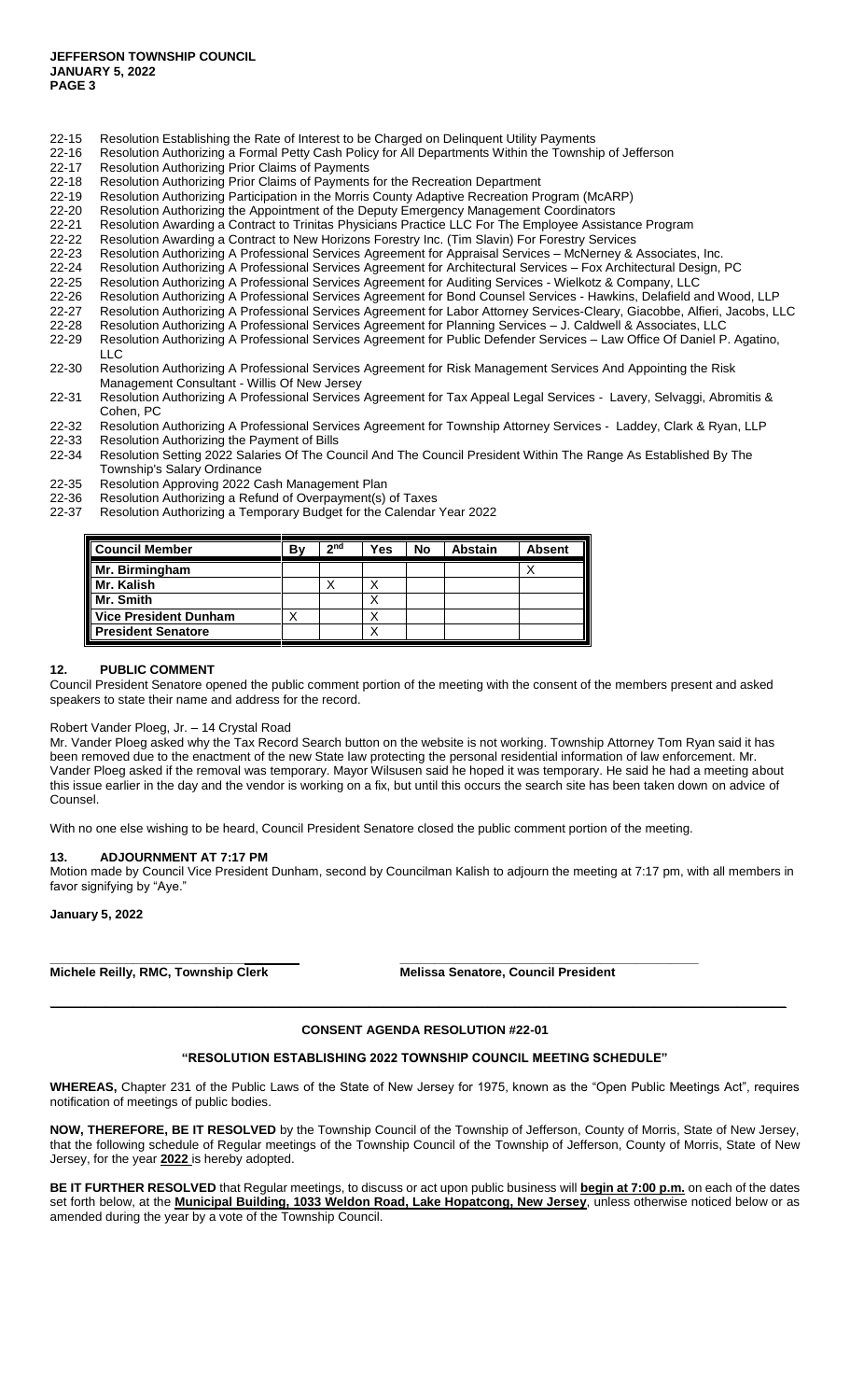Wednesday, June 29

### **REGULAR MEETING SCHEDULE**

| Wednesday, January 19  | Wednesday, July 13                          |
|------------------------|---------------------------------------------|
| Wednesday, February 2  | Wednesday, August 10                        |
| Wednesday, February 16 | Wednesday, September 7                      |
| Wednesday, March 2     | Tuesday, September 20                       |
| Wednesday, March 16    | Wednesday, October 5                        |
| Wednesday, April 6     | Wednesday, October 19                       |
| Wednesday, April 20    | Wednesday, November 2                       |
| Wednesday, May 4       | Wednesday, November 30                      |
| Wednesday, May 18      | Wednesday, December 14                      |
| Wednesday, June 15     | Wednesday, January 4, 2023 - Reorganization |

**BE IT FURTHER RESOLVED** that the Township Clerk be and is hereby authorized and directed to post the meeting schedule on the official bulletin board located in the Municipal Building of the Township, to mail a copy of this resolution to **the Daily Record** and **the Star Ledger**, and to mail a copy of such schedule to those persons who may request such mailing provided they comply with **Resolution #22-03,** adopted by the Township Council on **January 5, 2022.**

**\_\_\_\_\_\_\_\_\_\_\_\_\_\_\_\_\_\_\_\_\_\_\_\_\_\_\_\_\_\_\_\_\_\_\_\_\_\_\_\_\_\_\_\_\_\_\_\_\_\_\_\_\_\_\_\_\_\_\_\_\_\_\_\_\_\_\_\_\_\_\_\_\_\_\_\_\_\_\_\_\_\_\_\_\_\_\_\_\_\_\_\_\_\_\_\_\_\_\_\_\_\_\_\_\_\_**

#### **CONSENT AGENDA RESOLUTION #22-02**

#### **"RESOLUTION DESIGNATING OFFICIAL NEWSPAPERS OF THE TOWNSHIP FOR 2022"**

**WHEREAS,** Chapter 37 of the Public Laws of the State of New Jersey for 1975, known as the "Open Public Meetings Act", requires every public body, at its annual organization meeting, to designate two (2) newspapers for the purpose of giving them the annual meeting schedule required by said Act, and copies of the Adequate Notice as required by said Act; and

**WHEREAS,** the Act further requires that one such newspaper shall be known as the "official" newspaper.

**NOW, THEREFORE, BE IT RESOLVED** by the Township Council of the Township of Jefferson, County of Morris, State of New Jersey, that the following newspapers are most likely to inform the local public of public meetings and are therefore designated as follows:

1. That the official newspaper of the Township of Jefferson for the **year 2022** is hereby designated as **the Daily Record.**

2. That the second newspaper required by said Act for the **year 2022** is hereby designated as **the Star Ledger.**

### **CONSENT AGENDA RESOLUTION #22-03**

**\_\_\_\_\_\_\_\_\_\_\_\_\_\_\_\_\_\_\_\_\_\_\_\_\_\_\_\_\_\_\_\_\_\_\_\_\_\_\_\_\_\_\_\_\_\_\_\_\_\_\_\_\_\_\_\_\_\_\_\_\_\_\_\_\_\_\_\_\_\_\_\_\_\_\_\_\_\_\_\_\_\_\_\_\_\_\_\_\_\_\_\_\_\_\_\_\_\_\_\_\_\_\_\_\_\_\_**

**"RESOLUTION ESTABLISHING PROCEDURES FOR WRITTEN REQUESTS OF REGULAR 2022 TOWNSHIP COUNCIL MEETING SCHEDULES, OR REVISIONS THERETO, PURSUANT TO N.J.S.A. 10:4-19"**

**WHEREAS,** N.J.S.A. 10:4-19 allows for any person to request from the Township that he or she be mailed copies of any regular Township Council meeting schedule, or revision to said meeting schedule, together with the agenda of said meetings; and

**WHEREAS,** the Township Council wishes to set forth the procedures for such requests.

**NOW, THEREFORE, BE IT RESOLVED** by the Township Council of the Township of Jefferson, County of Morris, State of Jersey, as follows:

1. Any such requests for the schedule of meetings or the agenda for all regular meetings, and any special meetings, or revisions to any of the regularly scheduled meetings, shall be made in writing to the Clerk of the Township; and

2. Such notices shall be forwarded to the person making the request at the time that they are made available to the general public; and

3. The person making the request can provide that the notifications and copies of the agenda be provided by regular mail or by email or by facsimile; and

4. The only obligation of the Township Clerk shall be to mail such notices to the address provided or to email such notices to the email address provided or by facsimile to the phone number provided; and

5. The Clerk shall keep a list containing the names and addresses of those persons making requests for mailings of notices, the date when such application was made, and shall also keep a record of the date which each and every notice was forwarded to said person.

**BE IT FURTHER RESOLVED** that there shall be no fee required to be paid to the Clerk for the providing of such notifications.

#### **CONSENT RESOLUTION #22-04**

\_\_\_\_\_\_\_\_\_\_\_\_\_\_\_\_\_\_\_\_\_\_\_\_\_\_\_\_\_\_\_\_\_\_\_\_\_\_\_\_\_\_\_\_\_\_\_\_\_\_\_\_\_\_\_\_\_\_\_\_\_\_\_\_\_\_\_\_\_\_\_\_\_\_\_\_\_\_\_\_\_\_\_\_\_\_\_\_\_\_\_\_\_\_\_\_\_\_\_\_\_\_\_\_\_\_\_

### **"RESOLUTION ESTABLISHING PROCEDURE FOR PUBLIC COMMENT BEFORE THE JEFFERSON TOWNSHIP COUNCIL"**

**WHEREAS,** the Jefferson Township Council provides for public comment during all of its public meetings; and

**WHEREAS**, Township Council is desirous of providing all members of the public with an opportunity to question or make comments to the Township Council; and

**WHEREAS**, the Township Council wishes to place a time limit on individual public comment.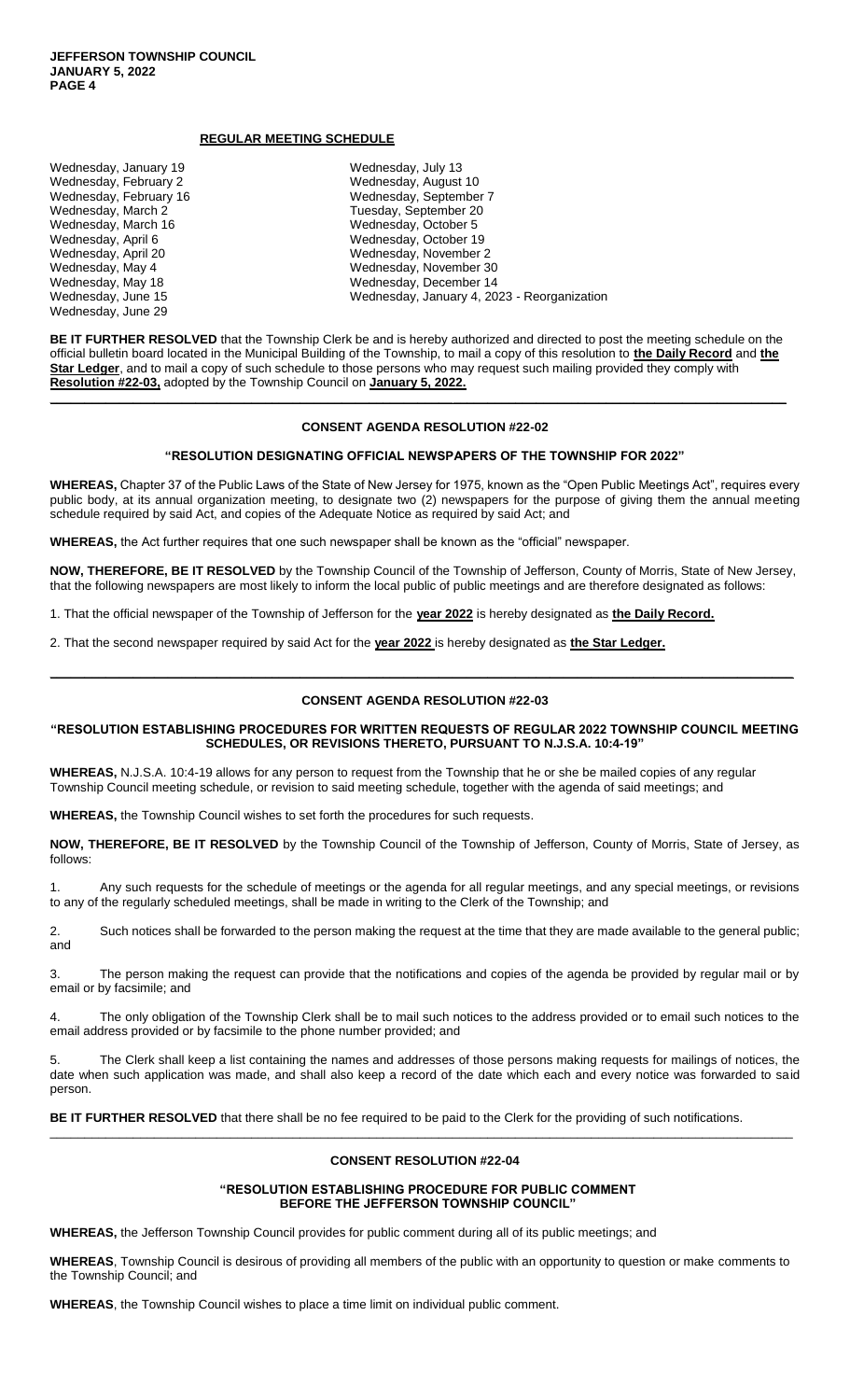**NOW, THEREFORE, BE IT RESOLVED** by the Township Council of the Township of Jefferson in the County of Morris and State of New Jersey, that there is hereby established a procedure for public comment before the Council whereby each speaker shall be granted no more than five (5) minutes and no more than one (1) appearance before each public comments section of any public meeting of the Council, unless said speaker specifically requests an extension of time and which extension is authorized by the Council.

**BE IT FURTHER RESOLVED** that this procedure shall not apply to any persons or parties that are scheduled to make a presentation before the Council. **\_\_\_\_\_\_\_\_\_\_\_\_\_\_\_\_\_\_\_\_\_\_\_\_\_\_\_\_\_\_\_\_\_\_\_\_\_\_\_\_\_\_\_\_\_\_\_\_\_\_\_\_\_\_\_\_\_\_\_\_\_\_\_\_\_\_\_\_\_\_\_\_\_\_\_\_\_\_\_\_\_\_\_\_\_\_\_\_\_\_\_\_\_\_\_\_\_\_\_\_\_\_\_\_\_\_\_**

### **CONSENT AGENDA RESOLUTION #22-05**

#### **"RESOLUTION CERTIFYING COMPLIANCE WITH THE UNITED STATES EQUAL EMPLOYMENT OPPORTUNITY COMMISSION'S 'ENFORCEMENT GUIDANCE ON THE CONSIDERATION OF ARREST AND CONVICTION RECORDS IN EMPLOYMENT DECISIONS UNDER TITLE VII OF THE CIVIL RIGHTS ACT OF 1964' PURSUANT TO P.L. 2017, C. 183"**

**WHEREAS**, N.J.S.A. 40A:4-5 as amended by P.L. 2017, c.183 requires the governing body of each municipality and county to certify that their local unit's hiring practices comply with the United States Equal Employment Opportunity Commission's "Enforcement Guidance on the Consideration of Arrest and Conviction Records in Employment Decisions Under Title VII of the Civil Rights Act of 1964," *as amended*, 42 U.S.C. § 2000e *et seq*., (April 25, 2012) before submitting its approved annual budget to the Division of Local Government Services in the New Jersey Department of Community Affairs; and

**WHEREAS**, the members of the governing body have familiarized themselves with the contents of the above-referenced enforcement guidance and with their local unit's hiring practices as they pertain to the consideration of an individual's criminal history, as evidenced by the group affidavit form of the governing body attached hereto.

**NOW, THEREFORE, BE IT RESOLVED** that the Township Council of the Township of Jefferson, County of Morris, State of New Jersey hereby states that it has complied with N.J.S.A. 40A:4-5, as amended by P.L. 2017, c.183, by certifying that the local unit's hiring practices comply with the above-referenced enforcement guidance and hereby directs the Clerk to cause to be maintained and available for inspection a certified copy of this resolution and the required affidavit to show evidence of said compliance.

### **CONSENT AGENDA RESOLUTION #22-06**

**-----------------------------------------------------------------------------------------------------------------------------------------------------------------**

### **"RESOLUTION AUTHORIZING PARTICIPATION IN THE VOLUNTEER TUITION CREDIT PROGRAM"**

**WHEREAS,** the Township Council of the Township of Jefferson, County of Morris, State of New Jersey, deem it appropriate to enhance the recruitment and retention of volunteer firefighters and emergency medical volunteers in the Township of Jefferson; and

**WHEREAS,** the State of New Jersey has enacted P.L. 1998, c.145 which permits municipal governments to allow their firefighters and emergency medical volunteers to take advantage of the Volunteer Tuition Credit Program at no cost to the municipal government.

**NOW, THEREFORE, BE IT RESOLVED** by the Township Council of the Township of Jefferson, County of Morris, State of New Jersey, that the Volunteer Tuition Credit Program as set forth in P.L. 1988, c.145 is herewith adopted for the volunteer firefighters and emergency medical volunteers in the municipality.

**BE IT FURTHER RESOLVED** that the Mayor's Office of the Township of Jefferson is herewith delegated the responsibility to administer the program and is authorized to enter into all agreements and to maintain files of all documents as may be required under P.L. 1998, c.145.

**BE IT FURTHER RESOLVED** that copies of this resolution shall be forwarded to the Mayor's Office, Fire Department #1, Fire Department #2, Jefferson Township Rescue Squad, and Milton First Aid Squad. \_\_\_\_\_\_\_\_\_\_\_\_\_\_\_\_\_\_\_\_\_\_\_\_\_\_\_\_\_\_\_\_\_\_\_\_\_\_\_\_\_\_\_\_\_\_\_\_\_\_\_\_\_\_\_\_\_\_\_\_\_\_\_\_\_\_\_\_\_\_\_\_\_\_\_\_\_\_\_\_\_\_\_\_\_\_\_\_\_\_\_\_\_\_\_\_\_\_\_\_\_\_\_\_\_\_\_

## **CONSENT AGENDA RESOLUTION #22-07**

### **"RESOLUTION APPOINTING SPECIAL POLICE OFFICERS"**

**WHEREAS**, the Chief of Police has recommended and the Mayor and Administrator have approved the following individuals to be appointed to serve as Special Police Officers as identified below.

- **Peter Hausmann**
- **Joseph Macaluso**

**NOW, THEREFORE, BE IT RESOLVED** by the Township Council of the Township of Jefferson, County of Morris, State of New Jersey, that said officers have been duly appointed for the **2022** calendar year in accordance with N.J.S.A. 40A:14-140 and 146:10. \_\_\_\_\_\_\_\_\_\_\_\_\_\_\_\_\_\_\_\_\_\_\_\_\_\_\_\_\_\_\_\_\_\_\_\_\_\_\_\_\_\_\_\_\_\_\_\_\_\_\_\_\_\_\_\_\_\_\_\_\_\_\_\_\_\_\_\_\_\_\_\_\_\_\_\_\_\_\_\_\_\_\_\_\_\_\_\_\_\_\_\_\_\_\_\_\_\_\_\_\_\_\_\_\_\_\_

## **CONSENT AGENDA RESOLUTION #22-08**

# **"RESOLUTION APPOINTING ASSESSMENT SEARCH OFFICER"**

**WHEREAS,** N.J.S.A. 54:5-18.1 requires the governing body to provide by resolution for the making of official certificates of searches as to municipal improvements authorized by Ordinance of the municipality, but not assessed, affecting any parcel or tract of land in such municipality in that a future assessment will be made thereon pursuant to such Ordinance.

**NOW, THEREFORE, BE IT RESOLVED** by the Township Council of the Township of Jefferson, County of Morris, State of New Jersey, that **Michele Reilly** is hereby appointed to the position of Assessment Search Officer until such time a resolution stating otherwise is adopted.

\_\_\_\_\_\_\_\_\_\_\_\_\_\_\_\_\_\_\_\_\_\_\_\_\_\_\_\_\_\_\_\_\_\_\_\_\_\_\_\_\_\_\_\_\_\_\_\_\_\_\_\_\_\_\_\_\_\_\_\_\_\_\_\_\_\_\_\_\_\_\_\_\_\_\_\_\_\_\_\_\_\_\_\_\_\_\_\_\_\_\_\_\_\_\_\_\_\_\_\_\_\_\_\_\_\_\_

**BE IT FURTHER RESOLVED** that a certified copy of this resolution is forwarded to the Assessment Search Officer.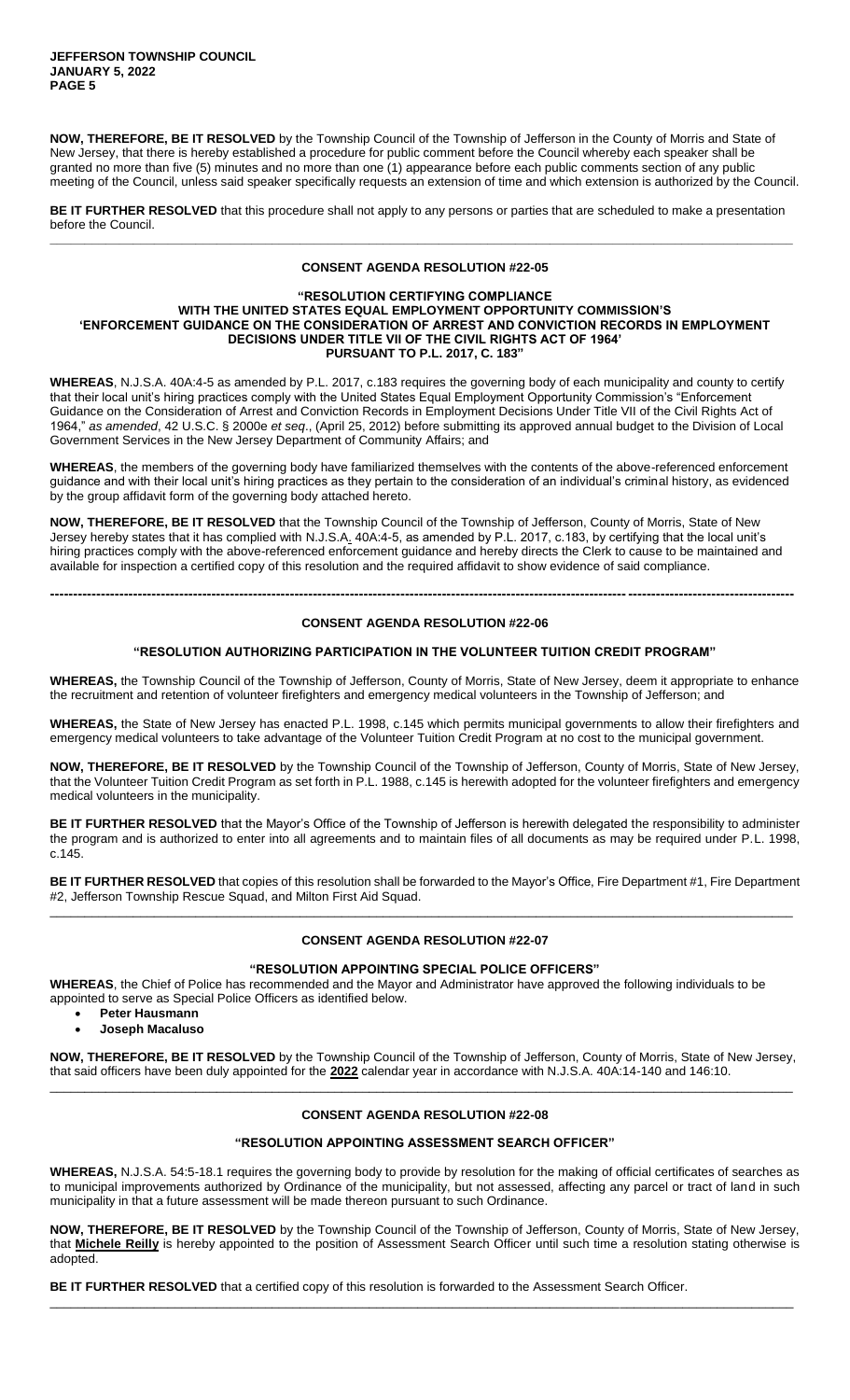#### **"RESOLUTION APPOINTING 2022 PUBLIC AGENCY COMPLIANCE OFFICER (PACO)"**

**WHEREAS**, in accordance with N.J.A.C. 17:27-3.5 a public agency must annually designate an officer to serve as its Public Agency Compliance Officer; and

**WHEREAS**, the Public Agency Compliance Officer is responsible for assuring that no public contract may be awarded nor any monies paid until the contractor has agreed to contract performance which complies with the approved Affirmative Action Plan; and

**WHEREAS**, a copy of this resolution shall be sent to the Division of Contract Compliance & Equal Employment Opportunity in the Public Contracts office.

**NOW, THEREFORE, BE IT RESOLVED**, that the Township Council of the Township of Jefferson, County of Morris, State of New Jersey hereby appoint **William Eagen** as Public Agency Compliance Officer in the Township of Jefferson for the year **2022**.

### **CONSENT AGENDA RESOLUTION #22-10**

\_\_\_\_\_\_\_\_\_\_\_\_\_\_\_\_\_\_\_\_\_\_\_\_\_\_\_\_\_\_\_\_\_\_\_\_\_\_\_\_\_\_\_\_\_\_\_\_\_\_\_\_\_\_\_\_\_\_\_\_\_\_\_\_\_\_\_\_\_\_\_\_\_\_\_\_\_\_\_\_\_\_\_\_\_\_\_\_\_\_\_\_\_\_\_\_\_\_\_\_\_\_\_\_\_\_\_

#### **"RESOLUTION AUTHORIZING BONDING FOR TOWNSHIP OFFICIALS AND EMPLOYEES"**

**BE IT RESOLVED** by the Township Council of the Township of Jefferson, County of Morris, State of New Jersey, that the following Township Officials and employees be bonded with a reputable bonding company in the amount set forth opposite their respective names.

**BLANKET BOND COVERING ALL MUNICIPAL EMPLOYEES IN THE SUM OF…… \$ 1,000,000.00**

**Farmers Home Administration (Chief Financial Officer-required per loan agreement) \$ 40,000.00**

### **CONSENT AGENDA RESOLUTION #22-11**

 $\Box$ 

### **"RESOLUTION AUTHORIZING CANCELLATION OF TAX OVERPAYMENTS OR DELINQUENT AMOUNTS LESS THAN \$10.00"**

**WHEREAS,** N.J.S.A. 40A:5-17.1 allows for the cancellation of property tax overpayments or delinquent amounts of less than \$10.00; and

**WHEREAS,** the governing body may authorize the Tax Collector to process, without further action on their part, any cancellation of property tax overpayments or delinquencies of less than \$10.00.

**NOW, THEREFORE, BE IT RESOLVED** by the Township Council of the Township of Jefferson, County of Morris, State of New Jersey, that the Tax Collector is hereby authorized to cancel said tax amounts as deemed necessary.

**BE IT FURTHER RESOLVED** that a certified copy of this Resolution be forwarded to the Tax Collector, the Chief Financial Officer and the Municipal Auditor. \_\_\_\_\_\_\_\_\_\_\_\_\_\_\_\_\_\_\_\_\_\_\_\_\_\_\_\_\_\_\_\_\_\_\_\_\_\_\_\_\_\_\_\_\_\_\_\_\_\_\_\_\_\_\_\_\_\_\_\_\_\_\_\_\_\_\_\_\_\_\_\_\_\_\_\_\_\_\_\_\_\_\_\_\_\_\_\_\_\_\_\_\_\_\_\_\_\_\_\_\_\_\_\_\_\_\_

### **CONSENT AGENDA RESOLUTION #22-12**

### **"RESOLUTION AUTHORIZING WATER AND SEWER UTILITY BILLING ADJUSTMENTS OF AMOUNTS LESS THAN \$10.00"**

**WHEREAS**, under P.L. 1987 c.82 s.1, a Governing Body may authorize the approval of a Utility adjustment of an amount less than \$10.00; and

**WHEREAS,** the Auditor for the Township of Jefferson has recommended that these Water and Sewer Utility adjustments be approved by the Governing Body of the Township.

**NOW, THEREFORE, BE IT RESOLVED** by the Township Council of the Township of Jefferson, County of Morris, State of New Jersey, that the proper officers are authorized to make billing adjustments in amounts less than \$10.00 to the Water and Sewer Utility rolls.

**BE IT FURTHER RESOLVED** that adjustments in amounts over \$10.00 must be authorized by the Governing Body.

### **CONSENT AGENDA RESOLUTION #22-13**

\_\_\_\_\_\_\_\_\_\_\_\_\_\_\_\_\_\_\_\_\_\_\_\_\_\_\_\_\_\_\_\_\_\_\_\_\_\_\_\_\_\_\_\_\_\_\_\_\_\_\_\_\_\_\_\_\_\_\_\_\_\_\_\_\_\_\_\_\_\_\_\_\_\_\_\_\_\_\_\_\_\_\_\_\_\_\_\_\_\_\_\_\_\_\_\_\_\_\_\_\_\_\_\_\_\_\_

#### **"RESOLUTION AUTHORIZING RECREATION DEPARTMENT BILLING ADJUSTMENTS OF AMOUNTS LESS THAN \$5.00"**

WHEREAS, the Auditor for the Township of Jefferson has recommended that the Recreation Department refunds of amounts over \$5.00 be approved by the Governing Body of the Township; and

**WHEREAS,** from time to time, due to program cancellations and/or failure to participate in a Recreation Department Program, a credit may exist in an amount of \$5.00 or less; and

**WHEREAS,** the Governing Body may authorize the Recreation Department to cancel such credits that exist in an amount of \$5.00 or less.

**NOW, THEREFORE, BE IT RESOLVED** by the Council of the Township of Jefferson, County of Morris, State of New Jersey, that the proper officers are hereby authorized to cancel amounts less than \$5.00 in the Recreation Department account and transfer such amounts to the Camp Jefferson Scholarship account.

\_\_\_\_\_\_\_\_\_\_\_\_\_\_\_\_\_\_\_\_\_\_\_\_\_\_\_\_\_\_\_\_\_\_\_\_\_\_\_\_\_\_\_\_\_\_\_\_\_\_\_\_\_\_\_\_\_\_\_\_\_\_\_\_\_\_\_\_\_\_\_\_\_\_\_\_\_\_\_\_\_\_\_\_\_\_\_\_\_\_\_\_\_\_\_\_\_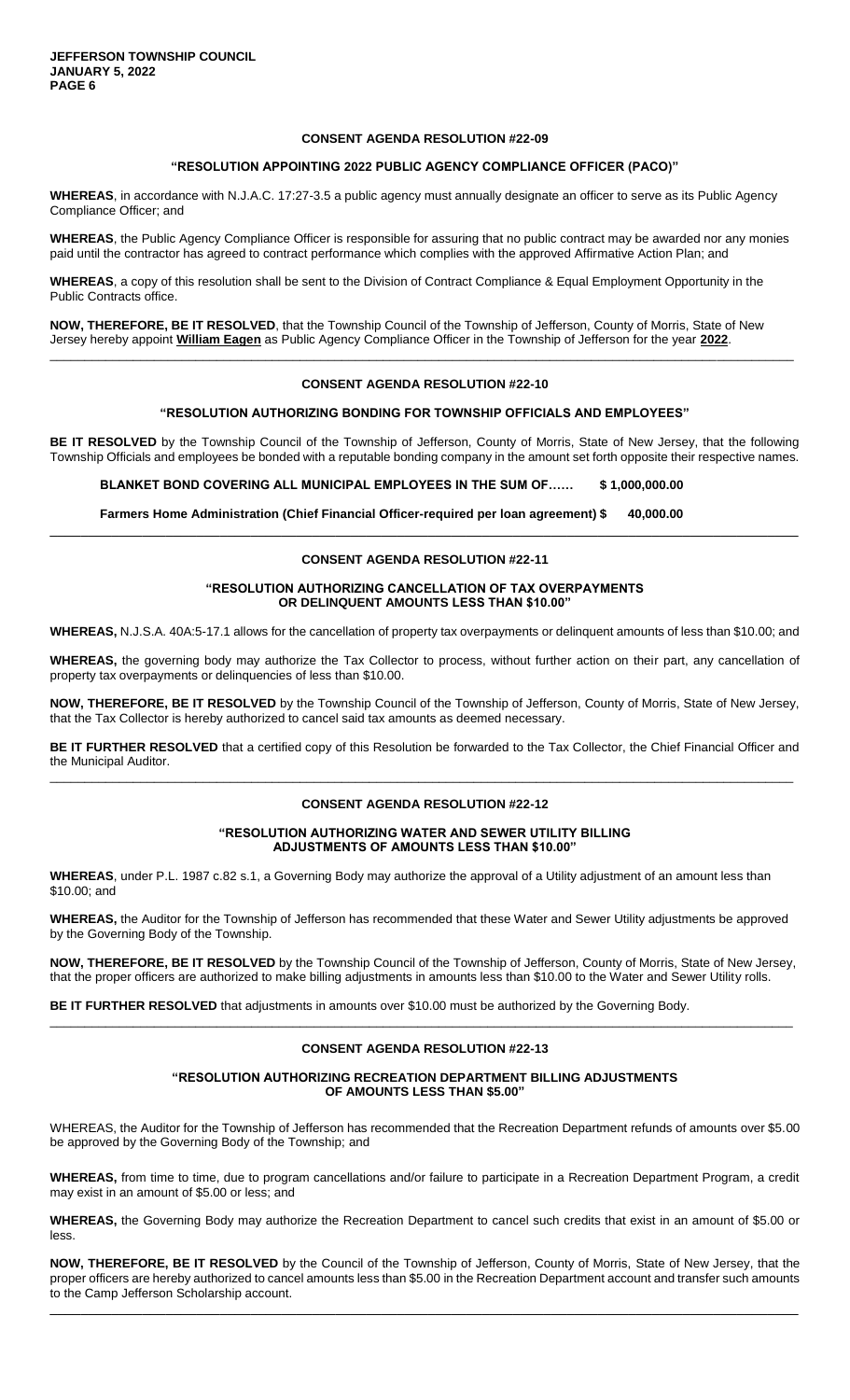### **"RESOLUTION ESTABLISHING THE RATE OF INTEREST TO BE CHARGED ON DELINQUENT TAXES AND ASSESSMENTS"**

**WHEREAS**, N.J.S.A. 54: 4-67 permits the governing body of a municipality to fix the rate of interest to be charged for non-payment of taxes or assessments subject to any abatement or discount for the late payment of taxes; and

**WHEREAS**, N.J.S.A. 54:4-67 permits the fixing of a rate up to 8% per annum on the first \$1,500 of delinquency and up to 18% per annum on any delinquent amount in excess of \$1,500.

**NOW, THEREFORE, BE IT RESOLVED** by the Township Council of the Township of Jefferson, County of Morris, State of New Jersey, that the Tax Collector is hereby authorized and directed to **charge 8% per annum on the first \$1,500 of delinquency and 18% per annum on any amount in excess of \$1,500 delinquency after the due date**.

**BE IT FURTHER RESOLVED** that no interest shall be charged if payment of any installment is made within ten calendar days after the date on which same is payable; if the tenth calendar day falls on a Saturday, Sunday or legal holiday the grace period shall extend to the next calendar day.

\_\_\_\_\_\_\_\_\_\_\_\_\_\_\_\_\_\_\_\_\_\_\_\_\_\_\_\_\_\_\_\_\_\_\_\_\_\_\_\_\_\_\_\_\_\_\_\_\_\_\_\_\_\_\_\_\_\_\_\_\_\_\_\_\_\_\_\_\_\_\_\_\_\_\_\_\_\_\_\_\_\_\_\_\_\_\_\_\_\_\_\_\_\_\_\_\_\_\_\_\_\_\_\_\_\_\_

#### **CONSENT AGENDA RESOLUTION #22-15**

### **"RESOLUTION ESTABLISHING THE RATE OF INTEREST TO BE CHARGED ON DELINQUENT UTILITY PAYMENTS"**

**BE IT RESOLVED** by the Township Council of the Township of Jefferson, County of Morris, State of New Jersey, that in accordance with N.J.S.A. 54:4-67 and the Municipal Utility that the delinquent interest rate of the Township of Jefferson for the year **2022** shall be **zero (0) % per annum for the first thirty (30) days of the delinquency and thereafter 8% per annum for the first \$1,500 of delinquency and 18% per annum of any amount in excess of \$1,500**.  $\Box$ 

### **CONSENT AGENDA RESOLUTION #22-16**

### **"RESOLUTION AUTHORIZING A FORMAL PETTY CASH POLICY FOR ALL DEPARTMENTS WITHIN THE TOWNSHIP OF JEFFERSON"**

**WHEREAS,** the Township auditors have recommended that the Township of Jefferson adopt a formal petty cash policy for all departments; and

**WHEREAS,** the Township of Jefferson's Chief Financial Officer (CFO) recommends the following as part of the formal petty cash policy; and

- **Purchases made via Petty Cash should only be done when necessary.**
- **Township Officials/Employees are urged to seek other procurement options first.**
- **Township Officials/Employees should utilize the Township's Tax Exempt form for municipal purchase.**
- **Township Officials/Employees will not be reimbursed sales taxes incurred for petty cash purchases.**
- **Limit Per Transaction: \$150.00 Annual Aggregate Limit Per Employee or Official: \$425.00**

**WHEREAS,** the CFO recommends that all Division of Motor Vehicle fees (including but not limited to registrations, titles, etc) will be exempt from these limits; and

**WHEREAS,** the Township of Jefferson will also adhere to all petty cash requirements set forth in N.J.S.A 40A: 5-21.

**NOW, THEREFORE, BE IT RESOLVED** by the Township Council of the Township of Jefferson, County of Morris, State of New Jersey, that a formal petty cash policy is hereby established. \_\_\_\_\_\_\_\_\_\_\_\_\_\_\_\_\_\_\_\_\_\_\_\_\_\_\_\_\_\_\_\_\_\_\_\_\_\_\_\_\_\_\_\_\_\_\_\_\_\_\_\_\_\_\_\_\_\_\_\_\_\_\_\_\_\_\_\_\_\_\_\_\_\_\_\_\_\_\_\_\_\_\_\_\_\_\_\_\_\_\_\_\_\_\_\_\_\_\_\_\_\_\_\_\_\_\_

### **CONSENT AGENDA RESOLUTION #22-17**

# **"RESOLUTION AUTHORIZING PRIOR CLAIMS OF PAYMENT"**

**WHEREAS**, all claims of payment by the Township of Jefferson, County of Morris, State of New Jersey, are required to be first submitted to the Township Council for consideration before payment is made; and

**WHEREAS**, due to the nature of certain claims and the timing of the particular meeting involved, certain accounts should be paid when claims are presented which are statutory and regular in nature, rather than held for the next meeting of the Township Council.

**NOW, THEREFORE, BE IT RESOLVED** by the Township Council of the Township of Jefferson, County of Morris and State of New Jersey, as follows:

- 1. That payments for enumerated claims may be made between meetings to those accounts as listed below when the same are presented to the Township Council and Chief Financial Officer (CFO) of the Township.
- 2. That the CFO be and he is hereby authorized and directed to prepare the proper vouchers for payment of the below recited accounts when the same is properly presented to him for payment, and that thereafter said claim shall be listed on the List of Bills to be approved by the Township Council.
- 3. That a certified copy of this resolution be forwarded to the CFO of the Township of Jefferson.

# **ACCOUNTS**

- Township of Jefferson payroll accounts, 1 thru 28 and payroll agency accounts
- Township of Jefferson, Board of Education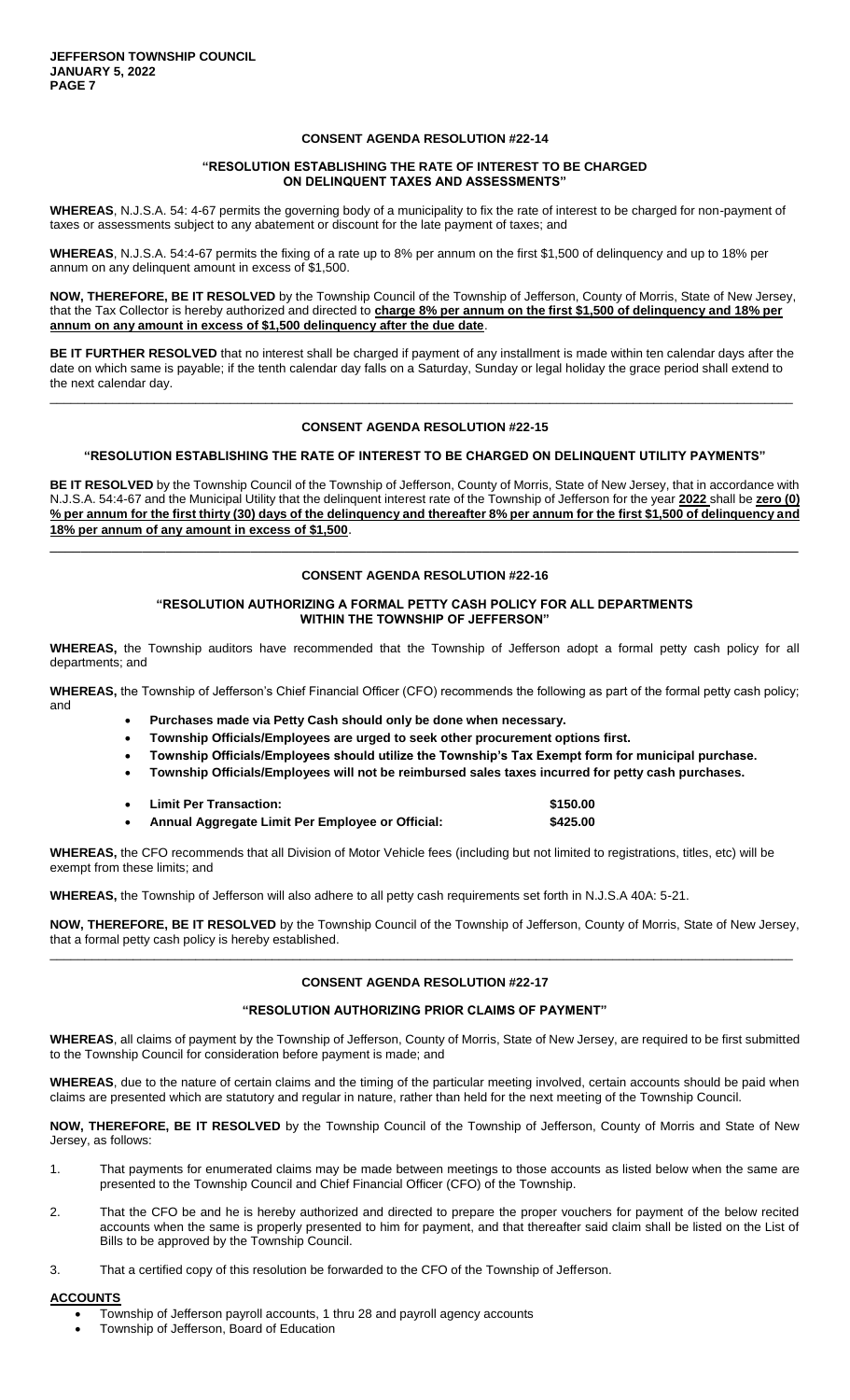- County Treasurer (County Taxes/Escrow Payments/Elections Payments)
- Banks for investment purposes/Interfund Transfers/Debt Service Payment/Inspection fee Transfers
- Township Attorney\*, Labor Attorney \*, Land Use Attorney\*, Land Use Planner\*, Township Prosecutor \*, Township Auditor \*
- State Health Benefits of NJ, Standard Life Insurance, VESO Life, Delta Dental Plan of NJ, Medicare Reimbursements
- A T & T/Verizon/Sprint\*/Metropolitan Telecommunications/Optimum/ Optimum Lightpath/Spectrotel/Verizon Wireless
- Fidelity Leasing (lease for copier P.D.)
- Jersey Central Power & Light/Hudson Energy/Xoom Energy/Constellation Energy/Plymouth Rock Energy/AEP Energy\* or other approved Energy Supplier (via Reverse Energy Auction)
- Great American Eastern Energy\*
- NJ Natural Gas/Eastern Propane\*
- Finch Fuel/Other Fuel Utility Vendors
- Petty Cash
- Recycling and garbage contractors, monthly contract only \*
- Willis of New Jersey, General Insurance, Statewide Insurance Fund, North Jersey Municipal Employee Benefits Fund & VALIC Financial Advisors & The Hartford
- State of New Jersey Application Fees, Permit Fees, DEP, Public Water Tax, License Fees, State Surcharges, Marriage License Fees, Rabies Control Fee
- Miscellaneous disbursements approved by specific resolutions
- Reissue of checks after a stop payment has been enforced
- Morris County Permit Fees and Application Fees/Morris County MUA
- Ten Percent (10%) Bid Bond Returns
- Employee Reimbursement for Prescription, Optical/Vision and Protective Footwear
- Chapter 48 Post-Retirement Medical Payments Reimbursement to Retirees
- Passaic Valley Sewerage Commission
- CMRS/FP
- Postmaster Lake Hopatcong and Dover
- Payments necessary to all vendors requiring compliance with Prompt Payment Laws, Chapter 96, whereby the Township of Jefferson shall pay the bill not more than (thirty) 30 calendar days after the billing date to avoid billable late charges
- Chase Paymentech
- Authorize.net
- Unsuccessful bidders for Bond Sales (return of good faith deposits received via wire transfer)
- New Jersey Motor Vehicle Commission
- Nestle Pure Life Direct
- Flexible Spending Vendors: Wageworks/Ameriflex/Colonial Life/American Fidelity
- Adams Addressing Associates, Inc.
- Federal Motor Carrier Safety Administration Clearinghouse
- Federal Express (FEDEX)
- Daily Record/Gannett NJ
- Normal Retainer And/Or Regular Monthly Periodic Fees

\_\_\_\_\_\_\_\_\_\_\_\_\_\_\_\_\_\_\_\_\_\_\_\_\_\_\_\_\_\_\_\_\_\_\_\_\_\_\_\_\_\_\_\_\_\_\_\_\_\_\_\_\_\_\_\_\_\_\_\_\_\_\_\_\_\_\_\_\_\_\_\_\_\_\_\_\_\_\_\_\_\_\_\_\_\_\_\_\_\_\_\_\_\_\_\_\_\_\_\_\_\_\_\_\_\_\_

### **"RESOLUTION AUTHORIZING PRIOR CLAIMS OF PAYMENT FOR THE RECREATION DEPARTMENT"**

**WHEREAS**, all claims of payment by the Township of Jefferson, County of Morris, State of New Jersey, are required to be first submitted to the Township Council for consideration before payment is made; and

**WHEREAS**, due to the nature of certain claims and the timing of the particular meeting involved, certain accounts should be paid when claims are presented which are statutory and regular in nature, rather than held for the next meeting of the Township Council.

**NOW, THEREFORE, BE IT RESOLVED** by the Township Council of the Township of Jefferson, County of Morris and State of New Jersey, as follows:

That payments for enumerated claims may be made between meetings to those accounts as listed below when the same are presented to the Township Council and Chief Financial Officer (CFO) of the Township.

That the CFO be and he is hereby authorized and directed to prepare the proper vouchers for payment of the below recited accounts when the same is properly presented to him for payment, and that thereafter said claim shall be listed on the List of Bills to be approved by the Township Council.

3. That a certified copy of this resolution be forwarded to the CFO of the Township of Jefferson and to the Recreation Department.

### **ACCOUNTS**

Recreation Department Vendors involved in Camp Jefferson Summer Day Camp, department sponsored bus trips, etc.:

| Aristocrat Bus Company                | Parsippany, NJ    |
|---------------------------------------|-------------------|
| Bob Messano, Guitar Bob's Music       | Budd Lake, NJ     |
| Bounce Around, LLC                    | Chester, NJ       |
| Bronx Zoo                             | Bronx, NY         |
| Camelbeach                            | Tannersville. PA  |
| Chris Clark                           | Corning, NY       |
| Circle Line Sightseeing Cruises       | New York, NY      |
| Color Me Mine of Denville             | Denville, NJ      |
| <b>Colortime Crafts</b>               | Merrick, NY       |
| County of Bergen, Department of Parks | Mahwah, NJ        |
| Dave & Buster's                       | Wayne, NJ         |
| Earl Heller, Sound Solutions          | Pompton Lakes, NJ |
| <b>Elysian Field Farms</b>            | Randolph, NJ      |
| <b>E&amp;S Amusements</b>             | Oak Ridge, NJ     |
| Expresso Yourself                     | Sparta, NJ        |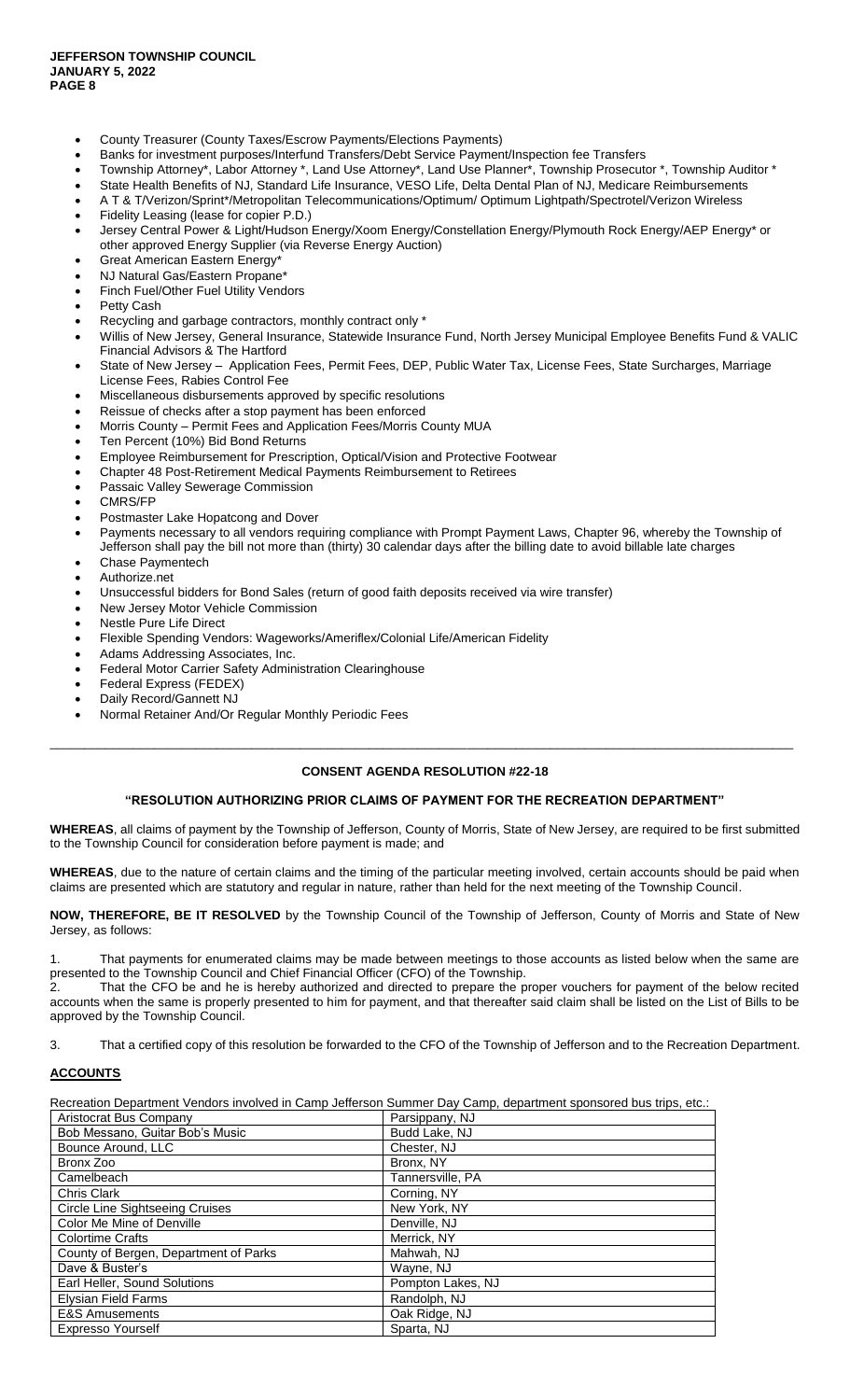| Flavian, Master of Mind Power                          | Caldwell, NJ             |
|--------------------------------------------------------|--------------------------|
| Fun Bus dba Nonos Playground LLC                       | Elmwood Park, NJ         |
| Funtime Junction                                       | Fairfield, NJ            |
| Gamin' Ride of North Jersey                            | Warren, NJ               |
| Golf Zone                                              | Flanders, NJ             |
| <b>Hollyrock Entertainment</b>                         | Jericho, NY              |
| Imagine That                                           | Florham Park, NJ         |
| <b>IMWRF</b> - Frog Falls Aquatic Park                 | Picatinny Arsenal, NJ    |
| Jack Branagan's Earth Matters                          | Blairstown, NJ           |
| Jenkinson's Aquarium                                   | Point Pleasant Beach, NJ |
| Jordan Transportation                                  | Butler, NJ               |
| Jump On In                                             | Boonton, NJ              |
| Keep the Country Dancing, Inc. c/o Pat Cannon's Foot & | Sloatsburg, NY           |
| Fiddle Dance Co.                                       |                          |
| Lakeland Bus Company                                   | Dover, NJ                |
| Lakeview Marina                                        | Lake Hopatcong, NJ       |
| Land of Make Believe                                   |                          |
|                                                        | Hope, NJ                 |
| Laser One                                              | Wantage, NJ              |
| Let's Bloom Together                                   | Morristown, NJ           |
| <b>Liberty Science Center</b>                          | Jersey City, NJ          |
| Mad Science of Morris & Sussex                         | Denville, NJ             |
| Madison Square Garden/Radio City Music Hall            | New York, NY             |
| McDonald's                                             | Lake Hopatcong, NJ       |
| Morris County Park Commission                          | Morristown, NJ           |
| Morristown Planetarium                                 | Morristown, NJ           |
| <b>Mountain Creek</b>                                  | Vernon, NJ               |
| Mt. Olive Recreation                                   | Budd Lake, NJ            |
| Music with Care                                        | Cranford, NJ             |
| Musical IQ                                             | Englewood, NJ            |
| New Vision Cinema LLC                                  | Sparta, NJ               |
| Paintball Depot                                        | Kenvil, NJ               |
| Party Perfect Rentals, LLC                             | Marlboro, NJ             |
| Pinto's Pizza                                          | Oak Ridge, NJ            |
| <b>Powerhouse Studios</b>                              | East Hanover, NJ         |
| Prudential Center (Devils Arena Entertainment)         | Newark, NJ               |
| Pump It Up                                             | Randolph, NJ             |
| Rizzo's Wildlife Discovery, LLC                        | Budd Lake, NJ            |
| Runaway Rapids WaterPark                               | Keansburg, NJ            |
| Simply the Best Infatables, LLC                        | Fairfield, NJ            |
| Skyland's Ice World                                    | Stockholm, NJ            |
| SkyZone Indoor Trampoline Park                         | Mount Olive, NJ          |
| Sparta Lanes                                           | Sparta, NJ               |
| Space Farms Zoo                                        | Sussex, NJ               |
| Space Odyssey USA                                      | Englewood, NJ            |
| Split Rock Resort and Golf Club                        | Lake Harmony, PA         |
| Subway                                                 | Sparta, NJ               |
| <b>Sussex Meat Packing</b>                             | Wharton, NJ              |
| <b>Tagalongs LLC</b>                                   | Lake Hopatcong, NJ       |
|                                                        | Wixom, WI                |
| The Bear Factory                                       |                          |
| The Funplex<br>The Jefferson Chronicle                 | East Hanover, NJ         |
|                                                        | Oak Ridge, NJ            |
| The Music Den                                          | Wharton & Ledgewood, NJ  |
| Touch of Nature, Gerald V. Zelenka                     | Clifton, NJ              |
| Trescape                                               | Vernon, NJ               |
| Turtleback Zoo                                         | Orange, NJ               |
| Vanderhoof Transportation                              | West Orange, NJ          |
| Vinny & Son Three Inc.                                 | Lake Hopatcong, NJ       |
| <b>Wallaby Tales</b>                                   | Pine Beach, NJ           |
| Yosi Music LLC                                         | Island Heights, NJ       |

\_\_\_\_\_\_\_\_\_\_\_\_\_\_\_\_\_\_\_\_\_\_\_\_\_\_\_\_\_\_\_\_\_\_\_\_\_\_\_\_\_\_\_\_\_\_\_\_\_\_\_\_\_\_\_\_\_\_\_\_\_\_\_\_\_\_\_\_\_\_\_\_\_\_\_\_\_\_\_\_\_\_\_\_\_\_\_\_\_\_\_\_\_\_\_\_\_

### **"RESOLUTION AUTHORIZING PARTICIPATION IN THE MORRIS COUNTY ADAPTIVE RECREATION PROGRAM (McARP)"**

**WHEREAS**, there has been created a Morris County Adaptive Recreation Program (McARP); and

**WHEREAS**, said program intends to provide recreational opportunities for persons with disabilities of all ages, and further to give said persons an opportunity to explore new leisure time opportunities in conjunction with their age and specific abilities; and

**WHEREAS**, the Township of Jefferson's estimated Fair Share Assessment will be approximately **\$3,259.00;** and

**WHEREAS**, pursuant to N.J.A.C. 5:30-5.5 (b) a certificate showing availability of funds has been provided to the Township by the Chief Financial Officer of the Township, certifying that funds for said contract are available and are designated to a line item appropriations designated below and **totaling \$3,259.00.**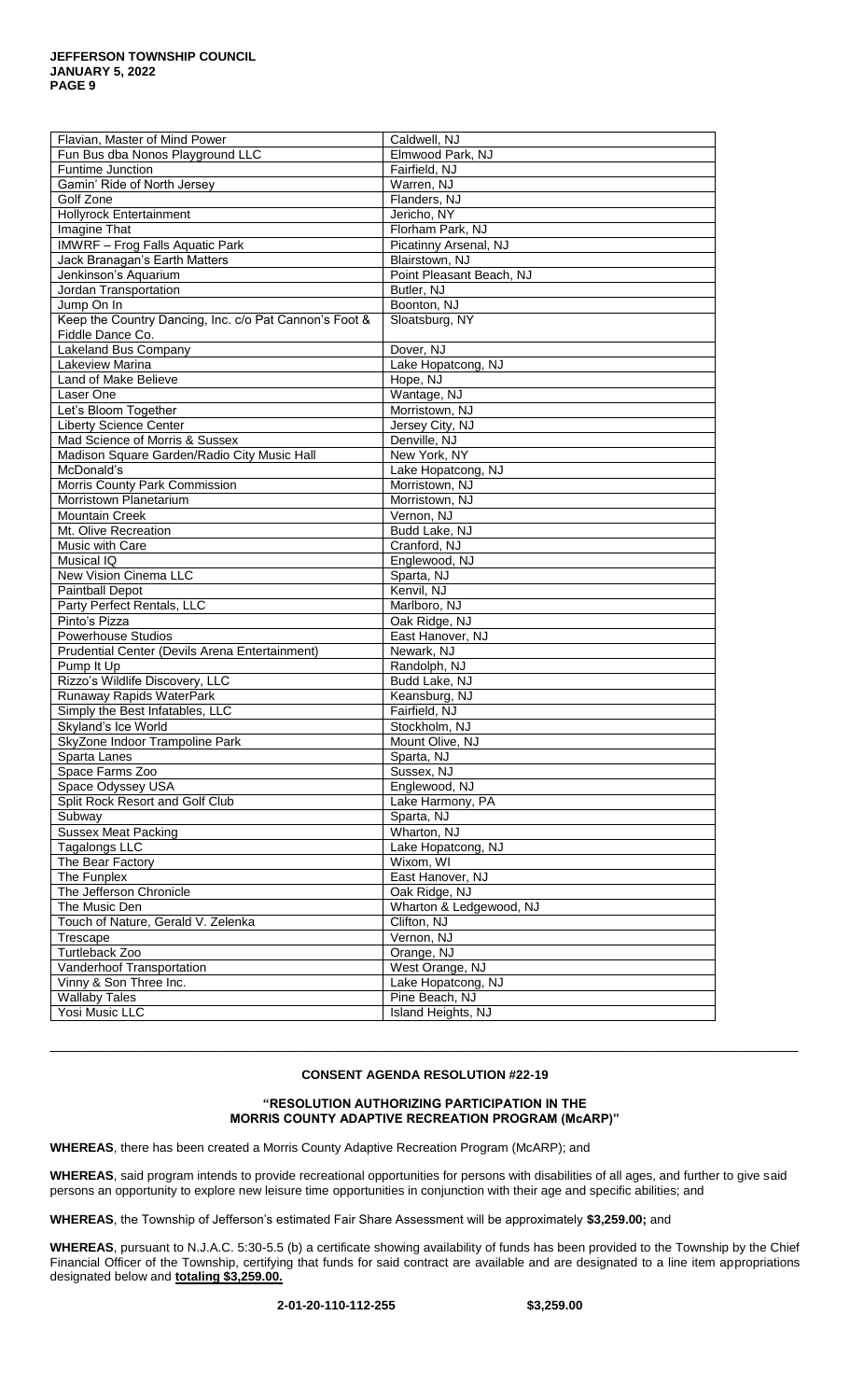**NOW, THEREFORE, BE IT RESOLVED** by the Township Council of the Township of Jefferson, County of Morris, State of New Jersey that the Township of Jefferson hereby intends to join the Morris County Adaptive Recreation Program, (McARP) as described above and to contribute thereto in the amount not to exceed the Fair Share Assessment (FSA) for one year.

\_\_\_\_\_\_\_\_\_\_\_\_\_\_\_\_\_\_\_\_\_\_\_\_\_\_\_\_\_\_\_\_\_\_\_\_\_\_\_\_\_\_\_\_\_\_\_\_\_\_\_\_\_\_\_\_\_\_\_\_\_\_\_\_\_\_\_\_\_\_\_\_\_\_\_\_\_\_\_\_\_\_\_\_\_\_\_\_\_\_\_\_\_\_\_\_\_\_\_\_\_\_\_\_\_\_\_\_\_

### **CONSENT AGENDA RESOLUTION #22-20**

### **"RESOLUTION AUTHORIZING THE APPOINTMENT OF THE DEPUTY EMERGENCY MANAGEMENT COORDINATORS"**

**WHEREAS**, the Mayor desires to appoint Deputy Emergency Management Coordinators; and

**WHEREAS, James Perrier,** is qualified to serve as a Deputy Emergency Management Coordinator for the Township of Jefferson; and

**WHEREAS, Fred Claus** is also qualified to serve as a Deputy Emergency Management Coordinator for the Township of Jefferson; and

**WHEREAS, Travis Luecht** is also qualified to serve as a Deputy Emergency Management Coordinator for the Township of Jefferson; and

**WHEREAS, Mickey DeLoreto** is also qualified to serve as a Deputy Emergency Management Coordinator for the Township of Jefferson; and

**WHEREAS, Andrew Schmidt** is also qualified to serve as a Deputy Emergency Management Coordinator for the Township of Jefferson; and

**WHEREAS,** the Township Council is desirous of giving advice and consent to the Mayor's appointments of the Deputy Emergency Management Coordinators.

**NOW, THEREFORE, BE IT RESOLVED** by the Township Council of the Township of Jefferson, County of Morris, State of New Jersey, that **James Perrier, Fred Claus, Travis Luecht, Mickey DeLoreto and Andrew Schmidt** are appointed to the position of Deputy Emergency Management Coordinator **for the one-year term January 1, 2022 through December 31, 2022.**

**BE IT FURTHER RESOLVED** that a copy of this resolution be transmitted to the Morris County Office of Emergency Management.

## **CONSENT AGENDA RESOLUTION #22-21**

\_\_\_\_\_\_\_\_\_\_\_\_\_\_\_\_\_\_\_\_\_\_\_\_\_\_\_\_\_\_\_\_\_\_\_\_\_\_\_\_\_\_\_\_\_\_\_\_\_\_\_\_\_\_\_\_\_\_\_\_\_\_\_\_\_\_\_\_\_\_\_\_\_\_\_\_\_\_\_\_\_\_\_\_\_\_\_\_\_\_\_\_\_\_\_\_\_

### **"RESOLUTION AWARDING A CONTRACT TO TRINITAS PHYSICIANS PRACTICE, LLC. FOR THE EMPLOYEE ASSISTANCE PROGRAM – FOR PERIOD ENDING DECEMBER 31, 2022"**

**WHEREAS**, there exists the need for **services related to an Employee Assistance Program (EAP)** for the employees of the Township of Jefferson; and

**WHEREAS,** the Township of Jefferson has received a proposal for **EAP services** from **Trinitas Physicians Practice, LLC.,** and

**WHEREAS,** the Mayor has recommended acceptance of the proposal from **Trinitas Physicians Practice, LLC;** and

**WHEREAS**, pursuant to N.J.A.C. 5:30-5.5 (b) a certificate showing availability of funds has been provided to the Township by the Chief Financial Officer of the Township, certifying that funds for said contract are available and are designated to a line item appropriations designated below and **totaling \$4,700.00.**

#### **2-01-23-210-210-283 \$4,700.00**

**NOW, THEREFORE, BE IT RESOLVED** by the Township Council of the Township of Jefferson, County of Morris, State of New Jersey, that a contract is hereby awarded to **Trinitas Physicians Practice, LLC.,** 300 North Avenue East, Cranford, New Jersey, 07016 for the Township's **2022 EAP services in an amount not to exceed \$4,700.00.**

**BE IT FURTHER RESOLVED** that the Mayor and Township Clerk are authorized to enter into and execute the contract on behalf of the Township.

**BE IT FURTHER RESOLVED** that the term of this contract shall be for one year, from **January 1, 2022 through December 31, 2022. \_\_\_\_\_\_\_\_\_\_\_\_\_\_\_\_\_\_\_\_\_\_\_\_\_\_\_\_\_\_\_\_\_\_\_\_\_\_\_\_\_\_\_\_\_\_\_\_\_\_\_\_\_\_\_\_\_\_\_\_\_\_\_\_\_\_\_\_\_\_\_\_\_\_\_\_\_\_\_\_\_\_\_\_\_\_\_\_\_\_\_\_\_\_\_\_\_\_\_\_\_\_\_\_\_\_\_**

# **CONSENT AGENDA RESOLUTION #22-22**

**"RESOLUTION AWARDING A CONTRACT TO NEW HORIZONS FORESTRY INC. (TIM SLAVIN) FOR FORESTRY SERVICES – FOR PERIOD ENDING DECEMBER 31, 2022"**

**WHEREAS**, there exists the need for **Forestry Services** for the residents of the Township of Jefferson; and

**WHEREAS,** the Township of Jefferson has received a proposal for **Forestry Services** from **New Horizons Forestry Inc. (Tim Slavin)**; and

**WHEREAS,** the Mayor and Administrator have recommended acceptance of the proposal from **New Horizons Forestry Inc. (Tim Slavin)**; and

**WHEREAS**, pursuant to N.J.A.C. 5:30-5.5 (b) a certificate showing availability of funds has been provided to the Township by the Chief Financial Officer of the Township, certifying that funds for said contract are available and are designated to a line item appropriations designated below and **totaling \$11,500.00.**

### **2-01-30-422-422-235**

**NOW, THEREFORE, BE IT RESOLVED** by the Township Council of the Township of Jefferson, County of Morris, State of New Jersey, that a contract is hereby awarded to **New Horizons Forestry Inc (Tim Slavin)**, 319 Route 515, Stockholm, New Jersey, 07460 for the Township's **2022 Forestry Services in an amount not to exceed \$11,500.00 (\$95 per hour for approximately (110) hours).**

**BE IT FURTHER RESOLVED** that the Mayor and Township Clerk are authorized to enter into and execute the contract on behalf of the Township.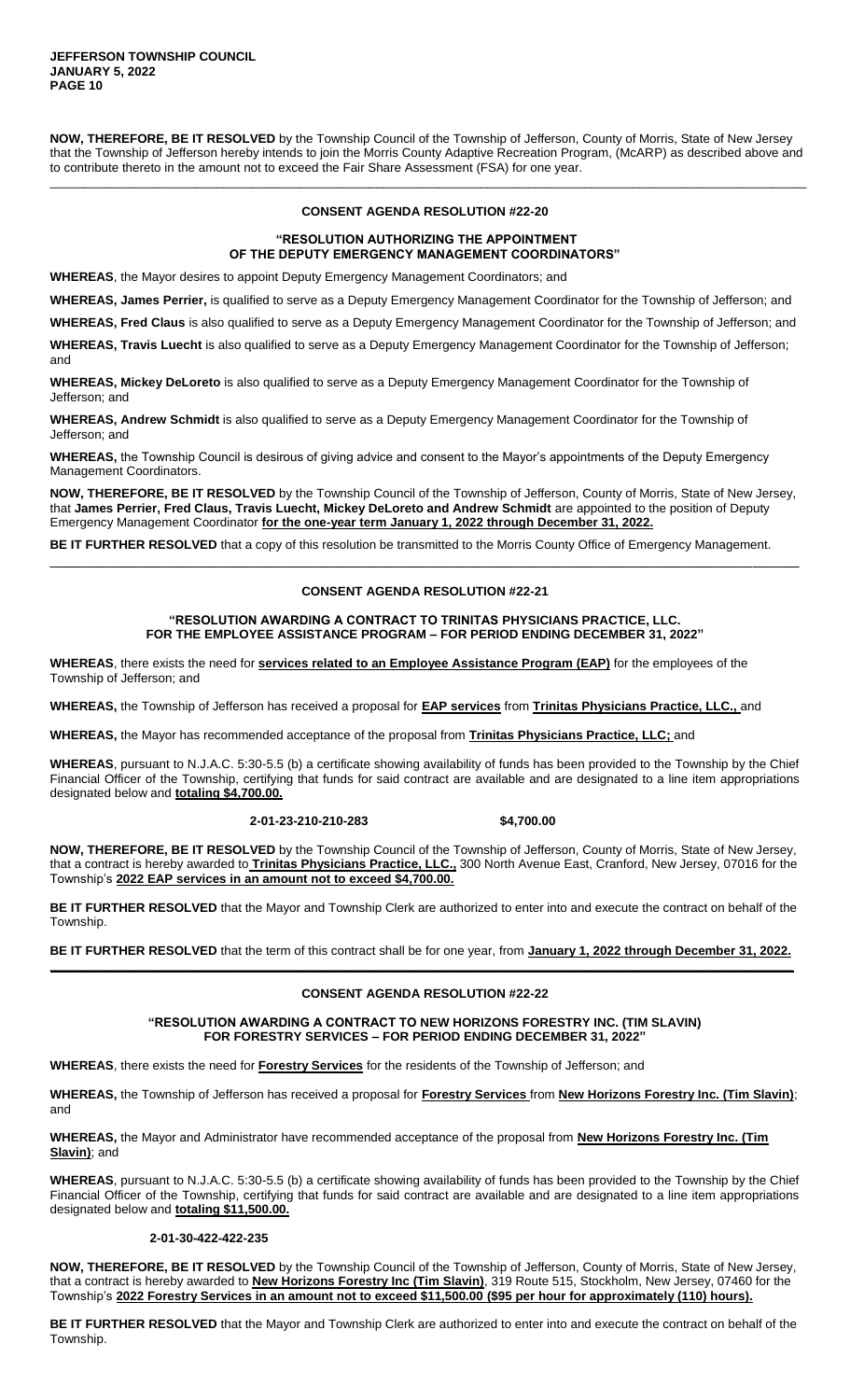**BE IT FURTHER RESOLVED** that the term of this contract shall be for one year, from **January 1, 2022 through December 31, 2022. \_\_\_\_\_\_\_\_\_\_\_\_\_\_\_\_\_\_\_\_\_\_\_\_\_\_\_\_\_\_\_\_\_\_\_\_\_\_\_\_\_\_\_\_\_\_\_\_\_\_\_\_\_\_\_\_\_\_\_\_\_\_\_\_\_\_\_\_\_\_\_\_\_\_\_\_\_\_\_\_\_\_\_\_\_\_\_\_\_\_\_\_\_\_\_\_\_\_\_\_\_\_\_\_\_\_\_**

### **CONSENT AGENDA RESOLUTION #22-23**

### **"RESOLUTION AUTHORIZING A PROFESSIONAL SERVICES AGREEMENT FOR APPRAISAL SERVICES – MCNERNEY & ASSOCIATES, INC. – FOR PERIOD ENDING DECEMBER 31, 2022"**

**WHEREAS,** the Township of Jefferson has a need for professional **Appraisal** services; and

**WHEREAS,** the Township of Jefferson has decided to award the contract for this service as a non-fair and open contract pursuant to the provisions of N.J.S.A. 19:44A-20.5; and

**WHEREAS, McNerney & Associates, Inc.** has submitted a proposal indicating that **Appraisal** services will be provided for an annual fee **not to exceed \$17,500.00 per year**; and

**WHEREAS, McNerney & Associates, Inc.** has completed and submitted a Business Entity Disclosure Certification which certifies that they have not made any reportable contributions to a political or candidate, committee or employee for those positions listed on the Business Entity Disclosure Certification Form in the previous one year, and that the contract will prohibit **McNerney & Associates, Inc.**  from making any reportable contributions through the term of the contract; and

**WHEREAS,** the Chief Financial Officer (CFO) of the Township has determined and certified in writing that the value of each acquisition will **exceed \$17,500;** and

**WHEREAS**, pursuant to N.J.A.C. 5:30-5.5 (b) a certificate showing availability of funds has been provided to the Township by the Chief Financial Officer of the Township, certifying that funds for said contract are available and are designated to a line item appropriations designated below and **totaling \$17,500.00.**

### **2-01-20-150-150-236**

**NOW, THEREFORE, BE IT RESOLVED** by the Township Council of the Township of Jefferson, in the County of Morris, State of New Jersey that this professional contract is hereby authorized and approved by the Township Council.

#### **BE IT ALSO RESOLVED:**

**Section 1.** The Mayor and Township Clerk are hereby authorized and directed to execute an agreement with **McNerney & Associates, Inc. 266 Harriston Road#301, Glen Rock, New Jersey, 07442** for **Appraisal** services to the Township of Jefferson for an annual fee **not to exceed \$17,500.00 per year**. **Section 2.** This contract is awarded as a "Professional Service" in accordance with N.J.S.A. 40A:11-5(1)(a) of the Local Public Contracts Law because the contract is for a service performed by a person(s) authorized by law to practice a recognized profession that is regulated by law. **Section 3.** The term of this agreement shall be for one year, from **January 1, 2022 through December 31, 2022. Section 4.** A notice of this action shall be printed once in the legal newspaper of the Township of Jefferson. **Section 5.** The resolution authorizing the award of contract for "Professional Services" and the contract itself must be available for public inspection per the requirement of the Local Public Contracts Law (N.J.S.A. 40A:11-1 et seq.)

**Section 6.** The Business Entity Disclosure Certification and the Determinations of Value be placed on file with this resolution. \_\_\_\_\_\_\_\_\_\_\_\_\_\_\_\_\_\_\_\_\_\_\_\_\_\_\_\_\_\_\_\_\_\_\_\_\_\_\_\_\_\_\_\_\_\_\_\_\_\_\_\_\_\_\_\_\_\_\_\_\_\_\_\_\_\_\_\_\_\_\_\_\_\_\_\_\_\_\_\_\_\_\_\_\_\_\_\_\_\_\_\_\_\_\_\_\_\_\_\_\_\_\_\_\_\_\_

# **CONSENT AGENDA RESOLUTION #22-24**

**"RESOLUTION AUTHORIZING A PROFESSIONAL SERVICES AGREEMENT FOR ARCHITECTURAL SERVICES – FOX ARCHITECTURAL DESIGN, PC– FOR PERIOD ENDING DECEMBER 31, 2022"**

**WHEREAS,** the Township of Jefferson has a need for professional **Architectural** services; and

**WHEREAS,** the Township of Jefferson has decided to award the contract for this service as a non-fair and open contract pursuant to the provisions of N.J.S.A. 19:44A-20.5; and

**WHEREAS, Fox Architectural Design, PC** has submitted a proposal indicating that **Architectural** services will be provided for an annual fee **not to exceed \$40,000.00 per year**; and

**WHEREAS, Fox Architectural Design, PC** has completed and submitted a Business Entity Disclosure Certification which certifies that they have not made any reportable contributions to a political or candidate, committee or employee for those positions listed on the Business Entity Disclosure Certification Form in the previous one year, and that the contract will prohibit **Fox Architectural Design, PC**  from making any reportable contributions through the term of the contract; and

**WHEREAS,** the Chief Financial Officer (CFO) of the Township has determined and certified in writing that the value of each acquisition will **exceed \$17,500;** and

**WHEREAS**, pursuant to N.J.A.C. 5:30-5.5 (b) a certificate showing availability of funds has been provided to the Township by the Chief Financial Officer of the Township, certifying that funds for said contract are available and are designated to a line item appropriations designated below and **totaling \$40,000.00.**

> **C-04-55-918-006-999 C-04-55-919-011-999 C-04-55-920-013-999**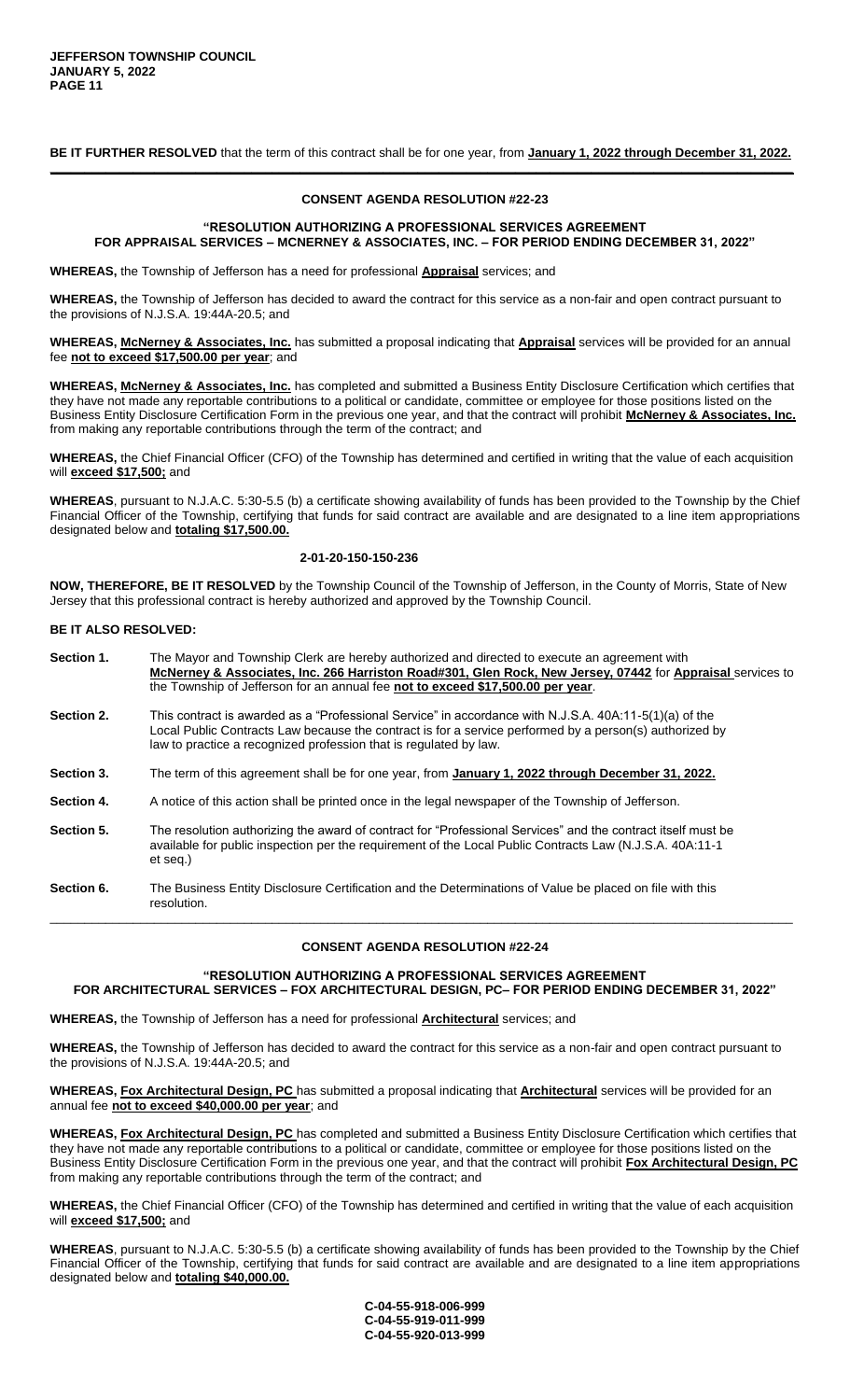#### **C-04-55-921-001-999 C-04-55-921-013-902**

**NOW, THEREFORE, BE IT RESOLVED** by the Township Council of the Township of Jefferson, in the County of Morris, State of New Jersey that this professional contract is hereby authorized and approved by the Township Council.

#### **BE IT ALSO RESOLVED:**

| Section 1. | The Mayor and Township Clerk are hereby authorized and directed to execute an agreement with<br>Fox Architectural Design, PC, 546 State Route 10, Ledgewood, New Jersey, 07852 for Architectural<br>services to the Township of Jefferson for an annual fee not to exceed \$40,000.00 per year. |
|------------|-------------------------------------------------------------------------------------------------------------------------------------------------------------------------------------------------------------------------------------------------------------------------------------------------|
| Section 2. | This contract is awarded as a "Professional Service" in accordance with N.J.S.A. 40A:11-5(1)(a) of the<br>Local Public Contracts Law because the contract is for a service performed by a person(s) authorized by<br>law to practice a recognized profession that is regulated by law.          |
| Section 3. | The term of this agreement shall be for one year, from January 1, 2022 through December 31, 2022.                                                                                                                                                                                               |
| Section 4. | A notice of this action shall be printed once in the legal newspaper of the Township of Jefferson.                                                                                                                                                                                              |
| Section 5. | The resolution authorizing the award of contract for "Professional Services" and the contract itself must be<br>available for public inspection per the requirement of the Local Public Contracts Law (N.J.S.A. 40A:11-1<br>et seg.)                                                            |
| Section 6. | The Business Entity Disclosure Certification and the Determinations of Value be placed on file with this<br>resolution.                                                                                                                                                                         |

### **CONSENT AGENDA RESOLUTION #22-25**

\_\_\_\_\_\_\_\_\_\_\_\_\_\_\_\_\_\_\_\_\_\_\_\_\_\_\_\_\_\_\_\_\_\_\_\_\_\_\_\_\_\_\_\_\_\_\_\_\_\_\_\_\_\_\_\_\_\_\_\_\_\_\_\_\_\_\_\_\_\_\_\_\_\_\_\_\_\_\_\_\_\_\_\_\_\_\_\_\_\_\_\_\_\_\_\_\_\_\_\_\_\_\_\_\_\_\_

### **"RESOLUTION AUTHORIZING A PROFESSIONAL SERVICES AGREEMENT FOR AUDITING SERVICES – WIELKOTZ & COMPANY, LLC –FOR PERIOD ENDING DECEMBER 31, 2022"**

**WHEREAS,** the Township of Jefferson has a need for professional **Auditing** services; and

**WHEREAS,** the Township of Jefferson has decided to award the contract for this service as a non-fair and open contract pursuant to the provisions of N.J.S.A. 19:44A-20.5; and

**WHEREAS, Wielkotz & Company, LLC** has submitted a proposal indicating that **Auditing** services will be provided for an annual fee **not to exceed \$111,000.00 per year**; and

**WHEREAS, Wielkotz & Company, LLC** has completed and submitted a Business Entity Disclosure Certification which certifies that they have not made any reportable contributions to a political or candidate, committee or employee for those positions listed on the Business Entity Disclosure Certification Form in the previous one year, and that the contract will prohibit **Wielkotz & Company, LLC**  from making any reportable contributions through the term of the contract; and

**WHEREAS,** the Chief Financial Officer (CFO) of the Township has determined and certified in writing that the value of each acquisition will **exceed \$17,500;** and

**WHEREAS**, pursuant to N.J.A.C. 5:30-5.5 (b) a certificate showing availability of funds has been provided to the Township by the Chief Financial Officer of the Township, certifying that funds for said contract are available and are designated to a line item appropriations designated below and **totaling \$111,000.00.**

| Line Item No.:                  | <b>Fund</b>            | <b>Amount Certified:</b> |
|---------------------------------|------------------------|--------------------------|
| 2-01-20-130-130-260             | <b>Current</b>         | 32,700                   |
| 2-05-55-500-000-570             | <b>Water Op</b>        | 11,000                   |
| 2-07-55-500-000-567             | <b>Sewer Op</b>        | 5,450                    |
| T-16-56-860-000-804             | Garbage                | 2,200                    |
| T-19-56-860-000-801             | <b>Open Space</b>      | 5,950                    |
| 2-01-25-265-268-260             | <b>Current - LOSAP</b> | 2,700                    |
| <b>Paid Directly By Library</b> | n/a                    | 3,000                    |
| Various bond ordinances         | Capital                | 48,000                   |
|                                 |                        | 111.000                  |

**NOW, THEREFORE, BE IT RESOLVED** by the Township Council of the Township of Jefferson, in the County of Morris, State of New Jersey that this professional contract is hereby authorized and approved by the Township Council.

#### **BE IT ALSO RESOLVED:**

- **Section 1.** The Mayor and Township Clerk are hereby authorized and directed to execute an agreement with **Wielkotz & Company, LLC 401 Wanaque Avenue, Pompton Lakes, New Jersey, 07442** for **Auditing** services to the Township of Jefferson for an annual fee **not to exceed \$111,000.00 per year**.
- **Section 2.** This contract is awarded as a "Professional Service" in accordance with N.J.S.A. 40A:11-5(1)(a) of the Local Public Contracts Law because the contract is for a service performed by a person(s) authorized by law to practice a recognized profession that is regulated by law.
- **Section 3.** The term of this agreement shall be for one year, from **January 1, 2022 through December 31, 2022.**
- Section 4. A notice of this action shall be printed once in the legal newspaper of the Township of Jefferson.
- **Section 5.** The resolution authorizing the award of contract for "Professional Services" and the contract itself must be available for public inspection per the requirement of the Local Public Contracts Law (N.J.S.A. 40A:11-1 et seq.)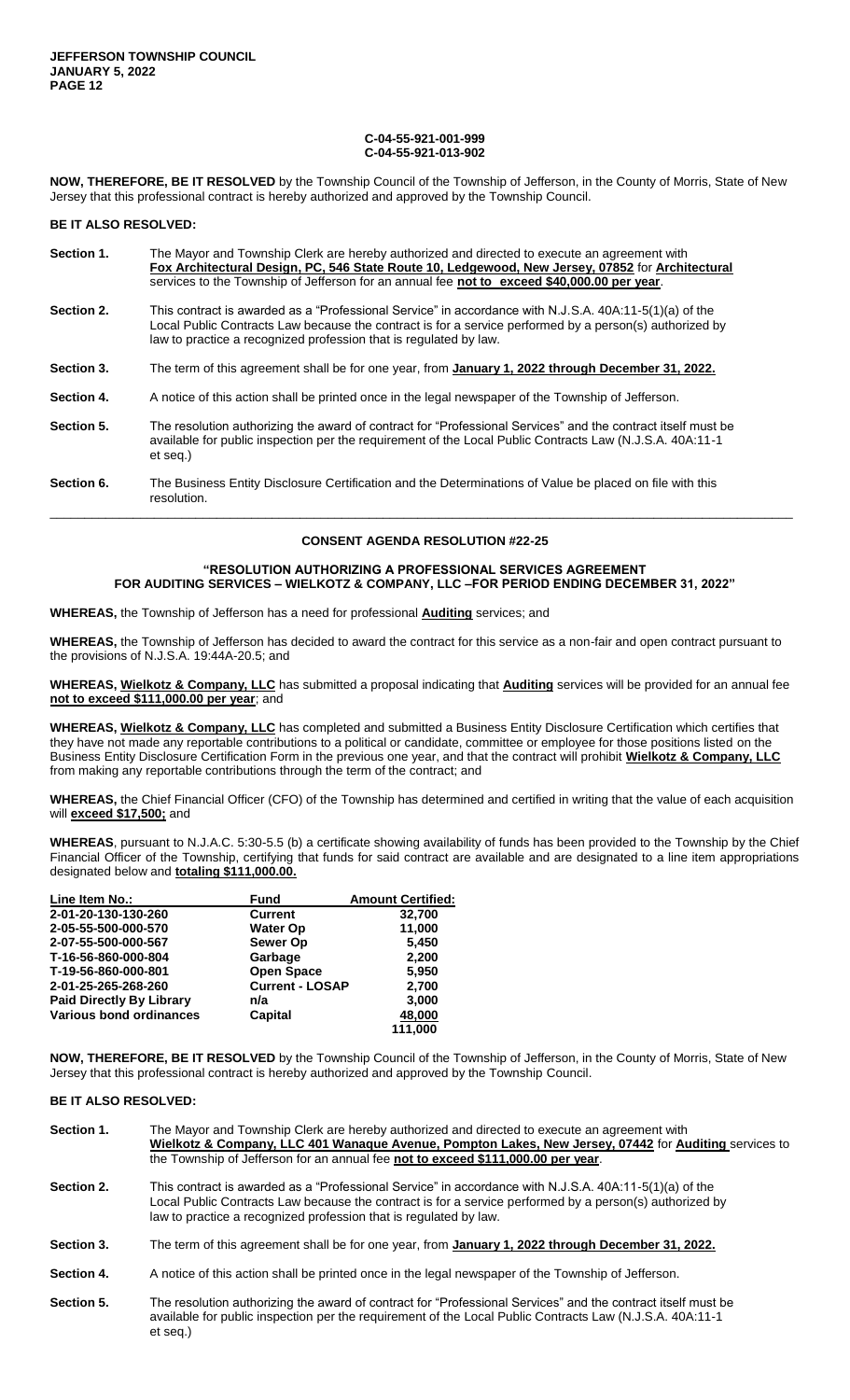**Section 6.** The Business Entity Disclosure Certification and the Determinations of Value be placed on file with this resolution.

#### **CONSENT AGENDA RESOLUTION #22-26**

\_\_\_\_\_\_\_\_\_\_\_\_\_\_\_\_\_\_\_\_\_\_\_\_\_\_\_\_\_\_\_\_\_\_\_\_\_\_\_\_\_\_\_\_\_\_\_\_\_\_\_\_\_\_\_\_\_\_\_\_\_\_\_\_\_\_\_\_\_\_\_\_\_\_\_\_\_\_\_\_\_\_\_\_\_\_\_\_\_\_\_\_\_\_\_\_\_\_\_\_\_\_\_\_\_\_\_

### **"RESOLUTION AUTHORIZING A PROFESSIONAL SERVICES AGREEMENT FOR BOND COUNSEL SERVICES – HAWKINS, DELAFIELD AND WOOD, LLP – FOR PERIOD ENDING DECEMBER 31, 2022"**

**WHEREAS,** the Township of Jefferson has a need for professional **Bond Counsel** services; and

**WHEREAS,** the Township of Jefferson has decided to award the contract for this service as a non-fair and open contract pursuant to the provisions of N.J.S.A. 19:44A-20.5; and

**WHEREAS, Hawkins, Delafield and Wood, LLP** has submitted a proposal indicating that **Bond Counsel** services will be provided for an annual fee **not to exceed \$40,000.00 per year**; and

**WHEREAS, Hawkins, Delafield and Wood, LLP** has completed and submitted a Business Entity Disclosure Certification which certifies that they have not made any reportable contributions to a political or candidate, committee or employee for those positions listed on the Business Entity Disclosure Certification Form in the previous one year, and that the contract will prohibit **Hawkins, Delafield and Wood, LLP** from making any reportable contributions through the term of the contract; and

**WHEREAS,** the Chief Financial Officer (CFO) of the Township has determined and certified in writing that the value of each acquisition will **exceed \$17,500;** and

**WHEREAS**, pursuant to N.J.A.C. 5:30-5.5 (b) a certificate showing availability of funds has been provided to the Township by the Chief Financial Officer of the Township, certifying that funds for said contract are available and are designated to a line item appropriations designated below and **totaling \$40,000.00.**

**C-04-55-919-011-999 C-04-55-920-013-999 C-04-55-921-013-999**

**NOW, THEREFORE, BE IT RESOLVED** by the Township Council of the Township of Jefferson, in the County of Morris, State of New Jersey that this professional contract is hereby authorized and approved by the Township Council.

## **BE IT ALSO RESOLVED:**

| Section 1. | The Mayor and Township Clerk are hereby authorized and directed to execute an agreement with<br>Hawkins, Delafield and Wood, LLP, One Gateway Center, Newark, New Jersey, 07102 for Bond Counsel<br>services to the Township of Jefferson for an annual fee not to exceed \$36,000.00 per year. |
|------------|-------------------------------------------------------------------------------------------------------------------------------------------------------------------------------------------------------------------------------------------------------------------------------------------------|
| Section 2. | This contract is awarded as a "Professional Service" in accordance with N.J.S.A. 40A:11-5(1)(a) of the<br>Local Public Contracts Law because the contract is for a service performed by a person(s) authorized by<br>law to practice a recognized profession that is regulated by law.          |
| Section 3. | The term of this agreement shall be for one year, from January 1, 2022 through December 31, 2022.                                                                                                                                                                                               |
| Section 4. | A notice of this action shall be printed once in the legal newspaper of the Township of Jefferson.                                                                                                                                                                                              |
| Section 5. | The resolution authorizing the award of contract for "Professional Services" and the contract itself must be<br>available for public inspection per the requirement of the Local Public Contracts Law (N.J.S.A. 40A:11-1<br>et seq.)                                                            |
| Section 6. | The Business Entity Disclosure Certification and the Determinations of Value be placed on file with this                                                                                                                                                                                        |

resolution. \_\_\_\_\_\_\_\_\_\_\_\_\_\_\_\_\_\_\_\_\_\_\_\_\_\_\_\_\_\_\_\_\_\_\_\_\_\_\_\_\_\_\_\_\_\_\_\_\_\_\_\_\_\_\_\_\_\_\_\_\_\_\_\_\_\_\_\_\_\_\_\_\_\_\_\_\_\_\_\_\_\_\_\_\_\_\_\_\_\_\_\_\_\_\_\_\_\_\_\_\_\_\_\_\_\_\_

# **CONSENT AGENDA RESOLUTION #22-27**

**"RESOLUTION AUTHORIZING A PROFESSIONAL SERVICES AGREEMENT FOR TOWNSHIP LABOR ATTORNEY SERVICES – CLEARY, GIACOBBE, ALFIERI, JACOBS, LLC"**

**WHEREAS,** the Township of Jefferson has a need for professional **Township Labor Attorney** services; and

**WHEREAS,** the Township of Jefferson has decided to award the contract for this service as a non-fair and open contract pursuant to the provisions of N.J.S.A. 19:44A-20.5; and

**WHEREAS**, **Cleary, Giacobbe, Alfieri, Jacobs, LLC** has submitted a proposal indicating that **Township Labor Attorney** services will be provided for an annual fee **not to exceed \$52,000.00**, and

**WHEREAS**, **Cleary, Giacobbe, Alfieri, Jacobs, LLC** has completed and submitted a Business Entity Disclosure Certification which certifies that they have not made any reportable contributions to a political or candidate, committee or employee for those positions listed on the Business Entity Disclosure Certification Form in the previous one year, and that the contract will prohibit **Cleary, Giacobbe, Alfieri, Jacobs, LLC** from making any reportable contributions through the term of the contract; and

**WHEREAS**, pursuant to N.J.A.C. 5:30-5.5 (b) a certificate showing availability of funds has been provided to the Township by the Chief Financial Officer of the Township, certifying that funds for said contract are available and are designated to a line item appropriations designated below and **totaling \$52,000.00**.

## **2-01-20-155-155-265 2-01-20-155-155-298**

**NOW THEREFORE, BE IT RESOLVED,** that the Township Council of the Township of Jefferson, in the County of Morris, State of New Jersey that this professional contract is hereby authorized and approved by the Township Council.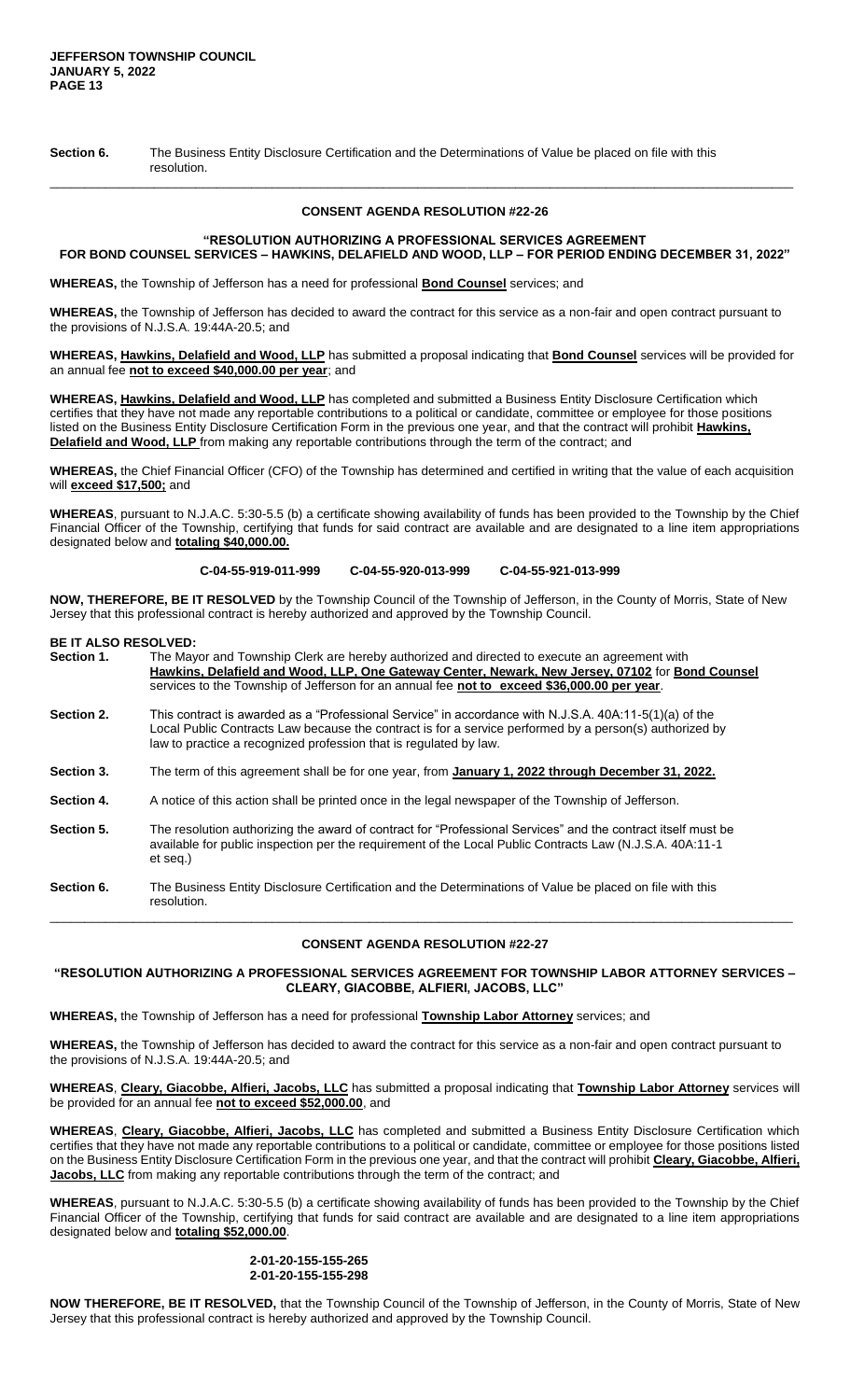# **BE IT ALSO RESOLVED:**

- **Section 1**. The Mayor and Township Clerk are hereby authorized and directed to execute an agreement with **Cleary, Giacobbe, Alfieri, Jacobs, LLC, 169 Ramapo Valley Road, UL 105, Oakland, NJ 07436** for **Township Labor Attorney** services to the Township of Jefferson for an annual fee **not to exceed \$52,000.00**.
- **Section 2.** This contract is awarded as a "Professional Service" in accordance with N.J.S.A. 40A: 11-5 (1)(a) of the Local Public Contracts Law because the contract is for a service performed by a person(s) authorized by law to practice a recognized profession that is regulated by law.
- **Section 3.** The term of the agreement shall be for six months, from **January 1, 2022 through December 31, 2022**.
- **Section 4.** A notice of this action shall be printed once in the legal newspaper of the Township of Jefferson.
- **Section 5.** The resolution authorizing the award of the contract for "Professional Services" and the contract itself must be available for public inspection per the requirement of the Local Public Contract Law (N.J.S.A. 40A:11-1 et seg).
- **Section 6.** The Business Entity Disclosure Certification and the Determination of Value be placed on file with the resolution. \_\_\_\_\_\_\_\_\_\_\_\_\_\_\_\_\_\_\_\_\_\_\_\_\_\_\_\_\_\_\_\_\_\_\_\_\_\_\_\_\_\_\_\_\_\_\_\_\_\_\_\_\_\_\_\_\_\_\_\_\_\_\_\_\_\_\_\_\_\_\_\_\_\_\_\_\_\_\_\_\_\_\_\_\_\_\_\_\_\_\_\_\_\_\_\_\_\_\_\_\_\_\_\_\_\_\_

#### **CONSENT AGENDA RESOLUTION #22-28**

#### **"RESOLUTION AUTHORIZING A PROFESSIONAL SERVICES AGREEMENT FOR PLANNER – J. CALDWELL & ASSOCIATES, LLC"**

**WHEREAS,** the Township of Jefferson has a need for professional **Planner** services; and

**WHEREAS,** the Township of Jefferson solicited request for proposals through a fair and open process per N.J.S.A.40A: 11-4.5, receiving such proposals on **December 1, 2021 at 11:00 a.m**.; and

**WHEREAS**, **J. Caldwell & Associates, LLC.,** has submitted a proposal indicating **Planning** services will be provided for an hourly rate of **\$130.00**; and

**WHEREAS**, **J. Caldwell & Associates, LLC.,** has completed and submitted a Business Entity Disclosure Certification which certifies that they have not made any reportable contributions to a political or candidate, committee or employee for those positions listed on the Business Entity Disclosure Certification Form in the previous one year, and that the contract will prohibit **J. Caldwell & Associates, LLC.,**  from making any reportable contributions through the term of the contract; and

**WHEREAS**, the Chief Financial Officer (CFO) of the Township has determined and certified in writing that the value of the acquisition by the firm **J. Caldwell & Associates will exceed \$17,500**; and

**WHEREAS**, pursuant to N.J.A.C. 5:30-5.5 (b) a certificate showing availability of funds has been provided to the Township by the Chief Financial Officer of the Township, certifying that funds for said contract are available and are designated to a line item appropriations designated below and **totaling \$20,000**.

#### **1-01-21-187-187-260 T-15-56-860-000-827**

**NOW, THEREFORE, BE IT RESOLVED,** by the Township Council of the Township of Jefferson, in the County of Morris, State of New Jersey that this professional contract is hereby authorized and approved by the Township Council. **BE IT ALSO RESOLVED:**

| Section 1.        | The Mayor and Township Clerk are hereby authorized and directed to execute an agreement with J. Caldwell &<br>Associates, LLC., 145 Spring Street, Newton, New Jersey 07860 for Planner services to the Township of<br>Jefferson as set forth in a proposal dated <b>December 1, 2021</b> for an annual fee not to exceed \$20,000 per remainder<br>of year. |
|-------------------|--------------------------------------------------------------------------------------------------------------------------------------------------------------------------------------------------------------------------------------------------------------------------------------------------------------------------------------------------------------|
| <b>Section 2.</b> | This contract is awarded as a "Professional Service" in accordance with N.J.S.A. 40A: 11-5 (1)(a) of the<br>Local<br>Public Contracts Law because the contract is for a service performed by a person(s) authorized by law to practice a<br>recognized profession that is regulated by law.                                                                  |
| <b>Section 3.</b> | The term of the agreement shall be for one year, from January 1, 2022 through December 31, 2022.                                                                                                                                                                                                                                                             |
| <b>Section 4.</b> | A notice of this action shall be printed once in the legal newspaper of the Township of Jefferson.                                                                                                                                                                                                                                                           |
| <b>Section 5.</b> | The resolution authorizing the award of the contract for "Professional Services" and the contract itself must be<br>available for public inspection per the requirement of the Local Public Contract Law (N.J.S.A. 40A:11-1 et seq).                                                                                                                         |
| Section 6.        | The Business Entity Disclosure Certification and the Determination of Value be placed on file with the resolution.                                                                                                                                                                                                                                           |

### **CONSENT AGENDA RESOLUTION #22-29**

### **"RESOLUTION AUTHORIZING A PROFESSIONAL SERVICES AGREEMENT FOR PUBLIC DEFENDER FOR THE TOWNSHIP OF JEFFERSON WITH THE LAW OFFICE OF DANIEL P. AGATINO, LLC."**

**WHEREAS,** the Township of Jefferson has a need for professional **Public Defender services**; and

**WHEREAS,** the Township of Jefferson has decided to award the contract for this service as a non-fair and open contract pursuant to the provisions of N.J.S.A. 19:44A-20.5; and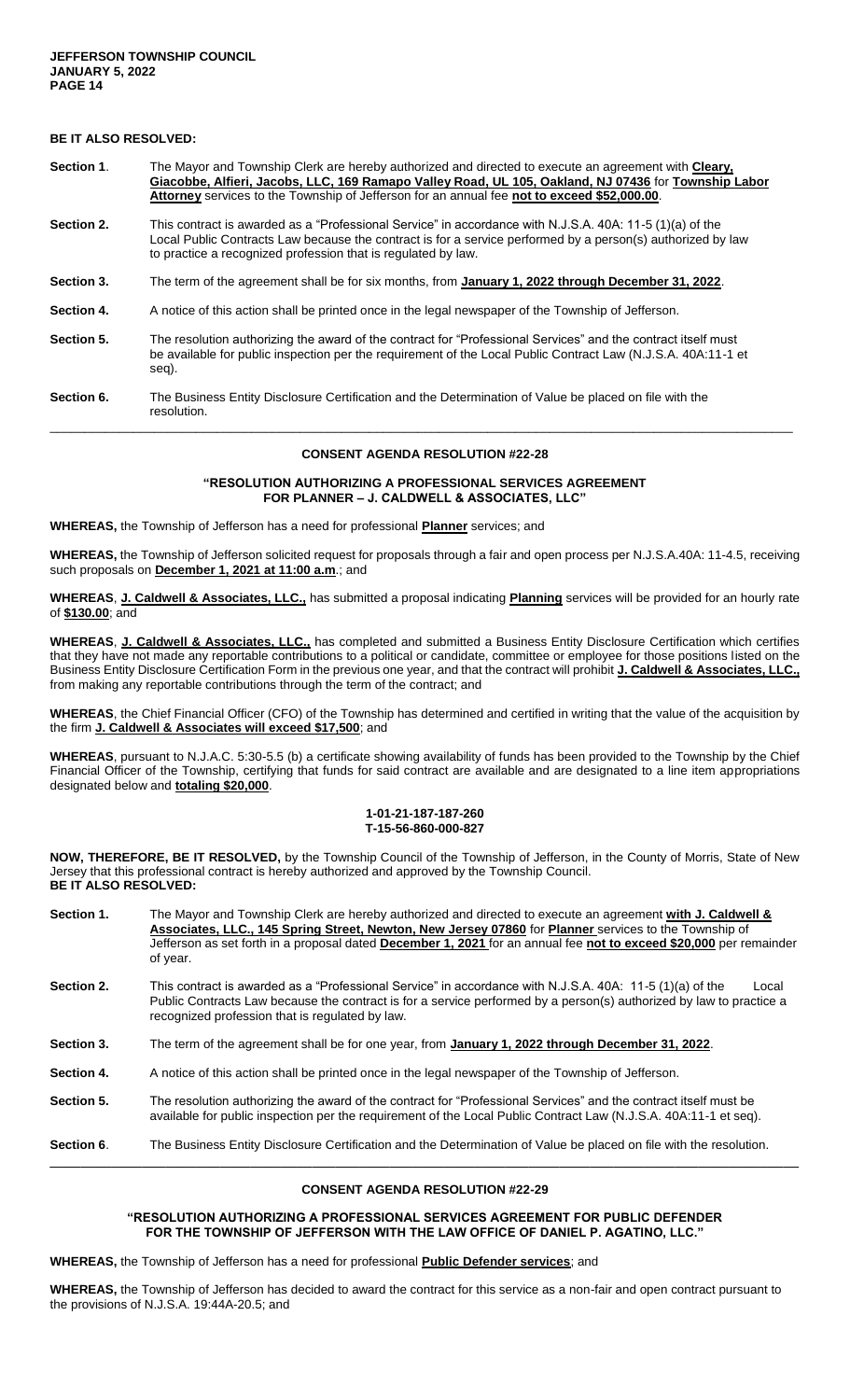**WHEREAS**, **The Law Office of Daniel P. Agatino, LLC.,** has submitted a proposal indicating **Public Defender services** will be provided for an annual fee **not to exceed \$14,000.00 per year**; and

**WHEREAS**, **The Law Office of Daniel P. Agatino, LLC.,** has completed and submitted a Business Entity Disclosure Certification which certifies that they have not made any reportable contributions to a political or candidate, committee or employee for those positions listed on the Business Entity Disclosure Certification Form in the previous one year, and that the contract will **prohibit The Law Office of Daniel P. Agatino, LLC.,** from making any reportable contributions through the term of the contract; and

**WHEREAS**, pursuant to N.J.A.C. 5:30-5.5 (b) a certificate showing availability of funds has been provided to the Township by the Chief Financial Officer of the Township, certifying that funds for said contract are available and are designated to a line item appropriations designated below and totaling **\$14,000.00**

> **T-15-56-860-000-806 2-01-43-491-491-261**

**NOW, THEREFORE, BE IT RESOLVED** by the Township Council of the Township of Jefferson, in the County of Morris, State of New Jersey that this professional contract is hereby authorized and approved by the Township Council.

### **BE IT ALSO RESOLVED AS FOLLOWS:**

| Section 1. | The Mayor and Township Clerk are hereby authorized and directed to execute an agreement with<br>The Law Office of Daniel P. Agatino, LLC, 41 Lakeside Boulevard, Hopatcong, New Jersey 07843 for<br>Public Defender services to the Township of Jefferson for an annual fee not to exceed \$14,000.00 per year. |
|------------|-----------------------------------------------------------------------------------------------------------------------------------------------------------------------------------------------------------------------------------------------------------------------------------------------------------------|
| Section 2. | Daniel P. Agatino is designated as the Township's Public Defender.                                                                                                                                                                                                                                              |
| Section 3. | This contract is awarded as a "Professional Service" in accordance with N.J.S.A. 40A:11-5(1)(a) of the<br>Local Public Contracts Law because the contract is for a service performed by a person(s) authorized by<br>law to practice a recognized profession that is regulated by law.                          |
| Section 4. | The term of this agreement shall be for one year, from January 1, 2022 through December 31, 2022.                                                                                                                                                                                                               |
| Section 5. | A notice of this action shall be printed once in the legal newspaper of the Township of Jefferson.                                                                                                                                                                                                              |
| Section 6. | The resolution authorizing the award of contract for "Professional Services" and the contract itself must be<br>available for public inspection per the requirement of the Local Public Contracts Law (N.J.S.A. 40A:11-1<br>et seg.)                                                                            |
| Section 7. | The Business Entity Disclosure Certification and the Determinations of Value be placed on file with this<br>resolution.                                                                                                                                                                                         |

# \_\_\_\_\_\_\_\_\_\_\_\_\_\_\_\_\_\_\_\_\_\_\_\_\_\_\_\_\_\_\_\_\_\_\_\_\_\_\_\_\_\_\_\_\_\_\_\_\_\_\_\_\_\_\_\_\_\_\_\_\_\_\_\_\_\_\_\_\_\_\_\_\_\_\_\_\_\_\_\_\_\_\_\_\_\_\_\_\_\_\_\_\_\_\_\_\_\_\_\_\_\_\_\_\_\_\_ **CONSENT AGENDA RESOLUTION #22-30**

#### **"RESOLUTION AUTHORIZING A PROFESSIONAL SERVICES AGREEMENT FOR RISK MANAGEMENT SERVICES AND APPOINTING THE RISK MANAGEMENT CONSULTANT – WILLIS OF NEW JERSEY - FOR PERIOD ENDING DECEMBER 31, 2022"**

**WHEREAS,** the Township of Jefferson has joined the Statewide Insurance Fund (hereinafter "Fund"), a joint insurance fund as defined in N.J.S.A. 40A:10-36 et seq.; and

**WHEREAS,** the bylaws of the Fund require participating members to appoint a Risk Management Consultant; as those positions are defined in the Bylaws, if requested to do so by the "Fund"; and

**WHEREAS,** the Township of Jefferson therefore has a need for professional **Risk Management** services; and

**WHEREAS,** the Township of Jefferson has decided to award the contract for this service as a non-fair and open contract pursuant to the provisions of N.J.S.A. 19:44A-20.5; and

**WHEREAS, Willis of New Jersey** has submitted a proposal indicating that **Risk Management** services will be provided for an annual fee as set by the Fund, **not to exceed six percent (6%) of worker's compensation, seven and one half percent (7.5%) of all lines assessment, and ten percent (10%) of selective umbrella assessment;** and

**WHEREAS, Willis of New Jersey** has completed and submitted a Business Entity Disclosure Certification which certifies that they have not made any reportable contributions to a political or candidate, committee or employee for those positions listed on the Business Entity Disclosure Certification Form in the previous one year, and that the contract will prohibit **Willis of New Jersey** from making any reportable contributions through the term of the contract; and

**WHEREAS,** the Chief Financial Officer (CFO) of the Township has determined and certified in writing that, although the vendor receives no direct payments for rendering services from the Township, it is expected that the vendor will earn in **excess of \$17,500** from insurance commissions; and

**WHEREAS**, pursuant to N.J.A.C. 5:30-5.5 (b) a certificate showing availability of funds has been provided to the Township by the Chief Financial Officer of the Township, certifying that funds for said contract are available and are designated to a line item appropriations designated below and **totaling \$63,000.00.**

#### **2-01-23-220-220-200**

**NOW, THEREFORE, BE IT RESOLVED** by the Township Council of the Township of Jefferson, in the County of Morris, State of New Jersey that this professional contract is hereby authorized and approved by the Township Council.

**BE IT ALSO RESOLVED** that **John Moore of Willis of New Jersey** is hereby appointed as the **Risk Management Consultant for 2022**.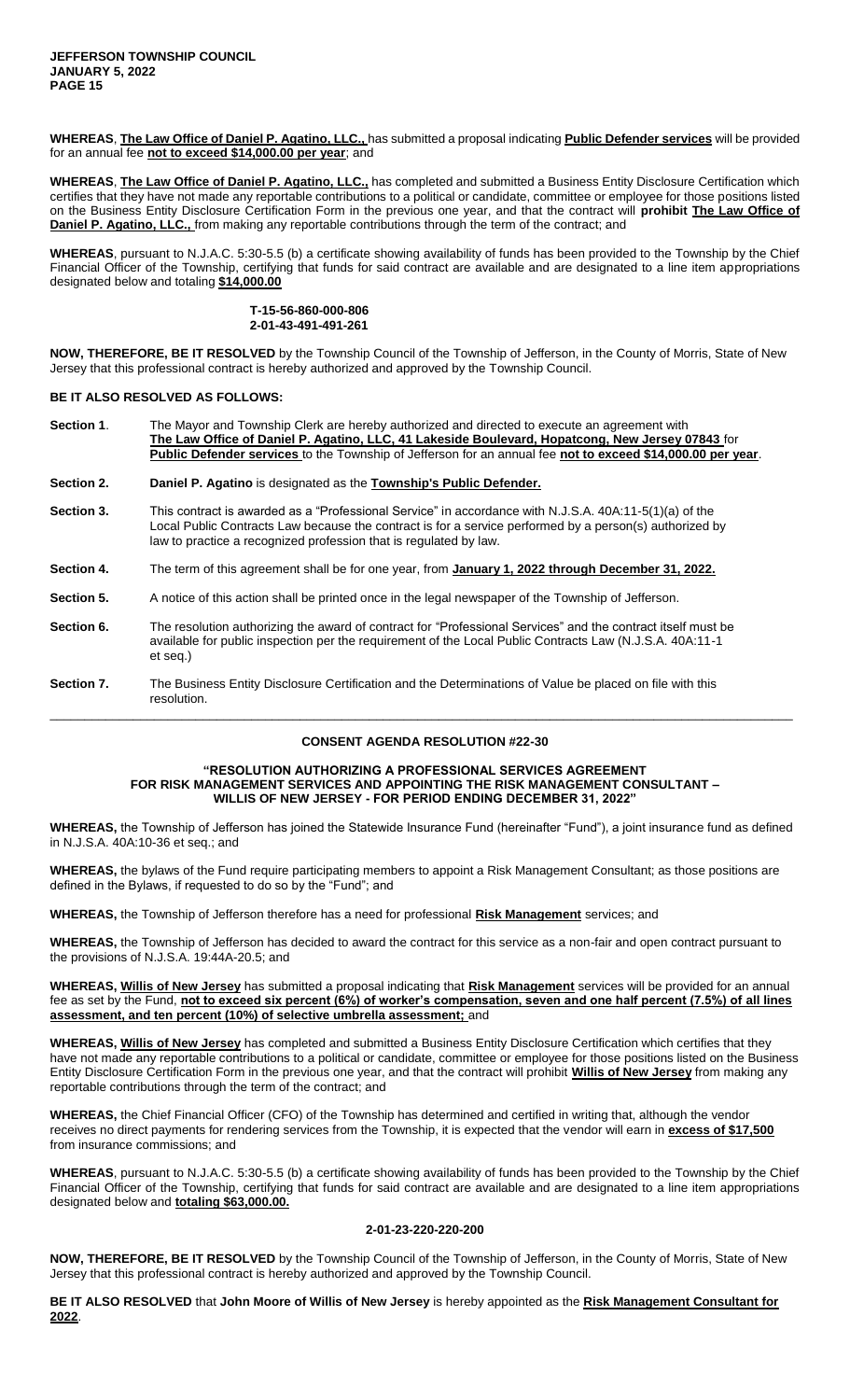# **BE IT ALSO RESOLVED:**

- **Section 1.** The Mayor and Township Clerk are hereby authorized and directed to execute an agreement with **Willis of New Jersey** for **Risk Management** services to the Township of Jefferson.
- **Section 2.** This contract is awarded as a "Professional Service" in accordance with N.J.S.A. 40A:11-5(1)(a) of the Local Public Contracts Law because the contract is for a service performed by a person(s) authorized by law to practice a recognized profession that is regulated by law.
- **Section 3.** The term of this agreement shall be for one year, from **January 1, 2022 through December 31, 2022.**
- **Section 4.** A notice of this action shall be printed once in the legal newspaper of the Township of Jefferson.
- Section 5. The resolution authorizing the award of contract for "Extraordinary Unspecified Services" and the contract itself must be available for public inspection per the requirement of the Local Public Contracts Law (N.J.S.A. 40A:11-1 et seq.).
- **Section 6.** The contract is for insurance and insurance consultant services and is exempt from the bidding requirements under the Local Public Contracts Law, N.J.S.A. 40A:11-5(1) (m).
- **Section 7.** The Business Entity Disclosure Certification and the Determinations of Value be placed on file with this resolution.

### **CONSENT AGENDA RESOLUTION #22-31**

\_\_\_\_\_\_\_\_\_\_\_\_\_\_\_\_\_\_\_\_\_\_\_\_\_\_\_\_\_\_\_\_\_\_\_\_\_\_\_\_\_\_\_\_\_\_\_\_\_\_\_\_\_\_\_\_\_\_\_\_\_\_\_\_\_\_\_\_\_\_\_\_\_\_\_\_\_\_\_\_\_\_\_\_\_\_\_\_\_\_\_\_\_\_\_\_\_\_\_\_\_\_\_\_\_\_\_

### **"RESOLUTION AUTHORIZING A PROFESSIONAL SERVICES AGREEMENT FOR TAX APPEAL LEGAL SERVICES – LAVERY, SELVAGGI, ABROMITIS & COHEN, PC"**

**WHEREAS,** the Township of Jefferson has a need for professional **Tax Appeal Attorney** services; and

**WHEREAS,** the Township of Jefferson has decided to award the contract for this service as a non-fair and open contract pursuant to the provisions of N.J.S.A. 19:44A-20.5; and

**WHEREAS**, **Lavery, Selvaggi, Abromitis and Cohen PC** has submitted a proposal indicating that **Tax Appeal Attorney** services and will be provided for an annual fee not to exceed \$35,000.00, and

**WHEREAS**, **Lavery, Selvaggi, Abromitis and Cohen PC** has completed and submitted a Business Entity Disclosure Certification which certifies that they have not made any reportable contributions to a political or candidate, committee or employee for those positions listed on the Business Entity Disclosure Certification Form in the previous one year, and that the contract will prohibit Lavery, Selvaggi, Abromitis and Cohen PC from making any reportable contributions through the term of the contract; and

**WHEREAS**, the Chief Financial Officer (CFO) of the Township has determined and certified in writing that the value of each acquisition will exceed \$17,500; and

**WHEREAS**, pursuant to N.J.A.C. 5:30-5.5 (b) a certificate showing availability of funds has been provided to the Township by the Chief Financial Officer of the Township, certifying that funds for said contract are available and are designated to a line item appropriations designated below and **totaling \$35,000.00**.

#### **2-01-20-155-155-265 2-01-20-155-155-270 2-01-55-300-000-007**

**NOW THEREFORE, BE IT RESOLVED,** that the Township Council of the Township of Jefferson, in the County of Morris, State of New Jersey that this professional contract is hereby authorized and approved by the Township Council.

#### **BE IT ALSO RESOLVED**:

| Section 1. | The Mayor and Township Clerk are hereby authorized and directed to execute an\ agreement with Lavery,<br>Selvaggi, Abromitis and Cohen PC, 1001 Route 517, Hackettstown, New Jersey 07840 for Legal<br>Services (Tax Appeal Attorney) to the Township of Jefferson for an annual fee not to exceed \$35,000.00. |
|------------|-----------------------------------------------------------------------------------------------------------------------------------------------------------------------------------------------------------------------------------------------------------------------------------------------------------------|
| Section 2. | This contract is awarded as a "Professional Service" in accordance with N.J.S.A. 40A: 11-5 (1)(a) of the<br>Local Public Contracts Law because the contract is for a service performed by a person(s) authorized by law<br>to practice a recognized profession that is regulated by law.                        |
| Section 3. | The term of the agreement shall be for six months, from January 1, 2022 through December 31, 2022.                                                                                                                                                                                                              |
| Section 4. | A notice of this action shall be printed once in the legal newspaper of the Township of Jefferson.                                                                                                                                                                                                              |
| Section 5. | The resolution authorizing the award of the contract for "Professional Services" and the contract itself must<br>be available for public inspection per the requirement of the Local Public Contract Law (N.J.S.A. 40A:11-1 et<br>seg).                                                                         |
| Section 6. | The Business Entity Disclosure Certification and the Determination of Value be placed on file with the<br>resolution.                                                                                                                                                                                           |

### **CONSENT AGENDA RESOLUTION #22-32**

**"RESOLUTION AUTHORIZING A PROFESSIONAL SERVICES AGREEMENT FOR TOWNSHIP ATTORNEY SERVICES – LADDEY, CLARK & RYAN, LLP"**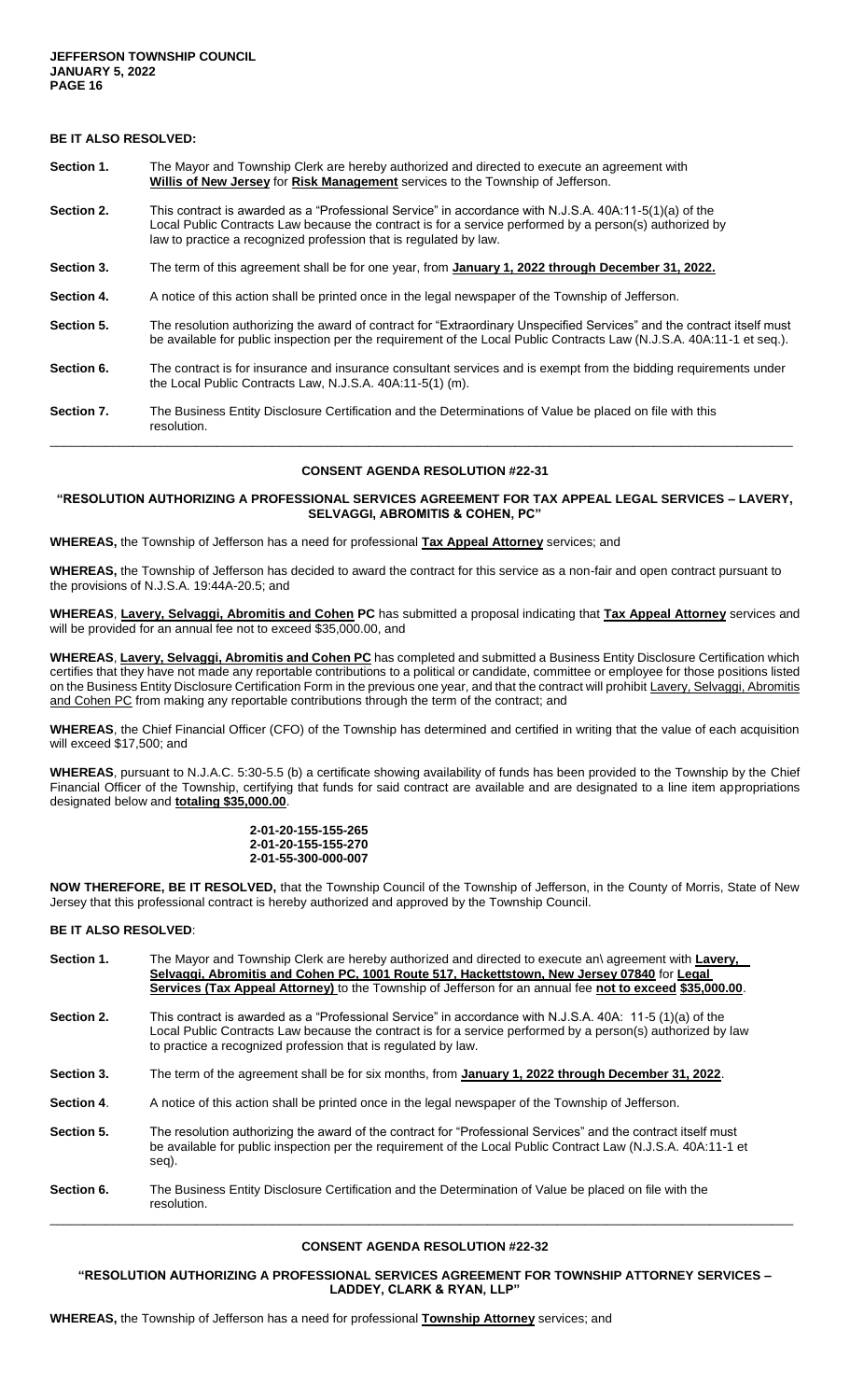**WHEREAS,** the Township of Jefferson has decided to award the contract for this service as a non-fair and open contract pursuant to the provisions of N.J.S.A. 19:44A-20.5; and

**WHEREAS**, **Laddey, Clark and Ryan, LLP** has submitted a proposal indicating that **Township Attorney** services will be provided for an annual fee not to exceed \$124,600.00, and

**WHEREAS**, **Laddey, Clark and Ryan, LLP** has completed and submitted a Business Entity Disclosure Certification which certifies that they have not made any reportable contributions to a political or candidate, committee or employee for those positions listed on the Business Entity Disclosure Certification Form in the previous one year, and that the contract will prohibit Laddey, Clark and Ryan, LLP from making any reportable contributions through the term of the contract; and

**WHEREAS**, the Chief Financial Officer (CFO) of the Township has determined and certified in writing that the value of each acquisition will exceed \$17,500; and

**WHEREAS**, pursuant to N.J.A.C. 5:30-5.5 (b) a certificate showing availability of funds has been provided to the Township by the Chief Financial Officer of the Township, certifying that funds for said contract are available and are designated to a line item appropriations designated below and **totaling \$124,600.00**.

### **2-01-20-155-155-262 2-01-20-155-155-265**

**NOW THEREFORE, BE IT RESOLVED,** that the Township Council of the Township of Jefferson, in the County of Morris, State of New Jersey that this professional contract is hereby authorized and approved by the Township Council. **BE IT ALSO RESOLVED**:

- **Section 1.** The Mayor and Township Clerk are hereby authorized and directed to execute an agreement with **Laddey, Clark and Ryan, LLP, 60 Blue Heron Road, Suite 300, Sparta, New Jersey 07871-2608** for **Township Attorney** services to the Township of Jefferson for an annual fee **not to exceed \$124,600.00**.
- **Section 2.** This contract is awarded as a "Professional Service" in accordance with N.J.S.A. 40A: 11-5 (1)(a) of the Local Public Contracts Law because the contract is for a service performed by a person(s) authorized by law to practice a recognized profession that is regulated by law.
- Section 3. The term of the agreement shall be for six months, from January 1, 2022 through December 31, 2022.
- **Section 4.** A notice of this action shall be printed once in the legal newspaper of the Township of Jefferson.
- **Section 5.** The resolution authorizing the award of the contract for "Professional Services" and the contract itself must be available for public inspection per the requirement of the Local Public Contract Law (N.J.S.A. 40A:11-1 et seq).

**Section 6.** The Business Entity Disclosure Certification and the Determination of Value be placed on file with the resolution. \_\_\_\_\_\_\_\_\_\_\_\_\_\_\_\_\_\_\_\_\_\_\_\_\_\_\_\_\_\_\_\_\_\_\_\_\_\_\_\_\_\_\_\_\_\_\_\_\_\_\_\_\_\_\_\_\_\_\_\_\_\_\_\_\_\_\_\_\_\_\_\_\_\_\_\_\_\_\_\_\_\_\_\_\_\_\_\_\_\_\_\_\_\_\_\_\_\_\_\_\_\_\_\_\_\_\_

# **CONSENT AGENDA RESOLUTION #22-33**

### **"RESOLUTION AUTHORIZING THE PAYMENT OF BILLS"**

**WHEREAS**, the Business Administrator has reviewed and approved purchase orders requested by the Township Department Heads; and

**WHEREAS,** the Finance Office has certified that funds are available in the proper account; and

**WHEREAS**, the Finance Office has approved payment, upon certification from the Township Department Heads that the goods and/or services have been rendered to the Township; and

**WHEREAS**, purchases under State Contract or under Morris County Cooperative Purchasing Agreement were made where applicable.

**NOW, THEREFORE, BE IT RESOLVED** by the Township Council of the Township of Jefferson, County of Morris, State of New Jersey, that the current bills, dated **January 5, 2022** and on file and available for public inspection in the Office of the Treasurer and approved by him/her for payment, be paid.

## **CONSENT AGENDA RESOLUTION #22-34**

\_\_\_\_\_\_\_\_\_\_\_\_\_\_\_\_\_\_\_\_\_\_\_\_\_\_\_\_\_\_\_\_\_\_\_\_\_\_\_\_\_\_\_\_\_\_\_\_\_\_\_\_\_\_\_\_\_\_\_\_\_\_\_\_\_\_\_\_\_\_\_\_\_\_\_\_\_\_\_\_\_\_\_\_\_\_\_\_\_\_\_\_\_\_\_\_\_

### **"RESOLUTION SETTING 2022 SALARIES FOR THE COUNCIL AND THE COUNCIL PRESIDENT WITHIN THE RANGE AS ESTABLISHED BY THE TOWNSHIP'S SALARY ORDINANCE"**

**WHEREAS**, N.J.S.A. 40A:9-165 permits the governing body of a municipality, by Ordinance, unless otherwise provided by law, to fix and determine the salaries, wages or compensation to be paid to the officers and employees of the municipality, including the members of the governing body; and

**WHEREAS**, the Township Council previously adopted a Salary Ordinance which provides for the range within which the salaries, wages or compensation of the governing body may be provided for; and

**WHEREAS**, the Township Council has made a careful examination of the salaries, wages, and compensation appropriate to compensate members of a municipal council.

**NOW, THEREFORE, BE IT RESOLVED** by the Township Council of the Township of Jefferson, in the County of Morris, State of New Jersey, that the Township Council hereby sets the salary for members of the Council, said salary being within the parameters set by the Salary Ordinance previously adopted by the Council, **at \$5,100 per year;** and sets the salary within the parameters set forth by the Salary Ordinance previously adopted by the Council, for the **Council President at \$6,120 per year**.

 $\Box$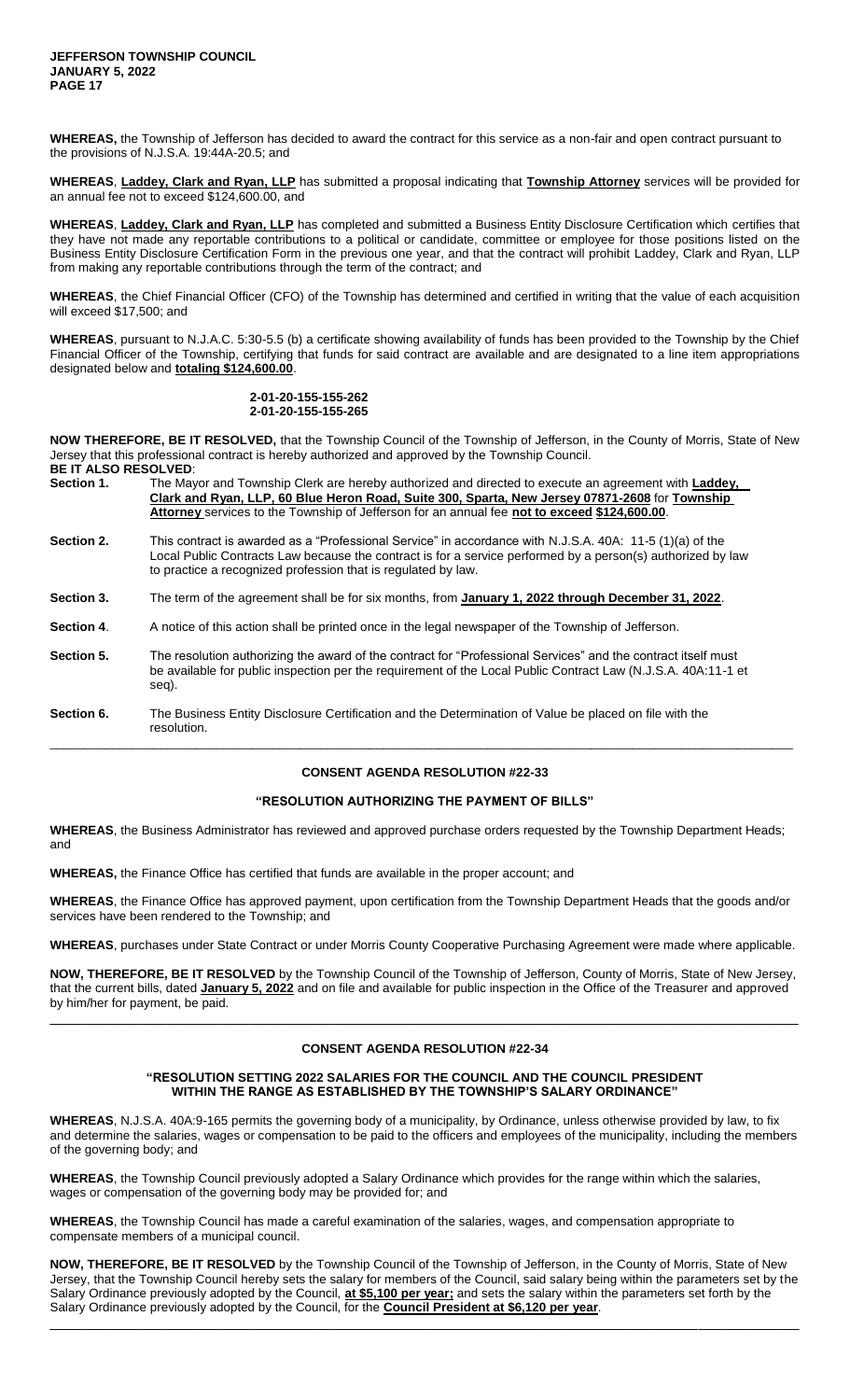#### **"RESOLUTION APPROVING 2022 CASH MANAGEMENT PLAN"**

**WHEREAS,** the Local Fiscal Affairs Law (N.J.S.A. 40A:5-14 et seq.) requires that counties, municipalities, and authorities annually adopt a Cash Management Plan designed to assure the investment of local funds in interest bearing accounts and other permitted investments.

**NOW, THEREFORE, BE IT RESOLVED** that the Township Council of the Township of Jefferson, County of Morris, State of New Jersey, approves the Cash Management Plan for the Township of Jefferson for the period **January 1, 2022 to December 31, 2022.**

#### **1. CASH MANAGEMENT AND INVESTMENT OBJECTIVES**

The Township of Jefferson objectives in this area are:

**A**. Preservation of capital.

**B.** Adequate safekeeping of assets.

**C.** Maintenance of liquidity to meet operating needs.

**D.** Diversification of the Township's portfolio to minimize risks associated with individual investments.

**E.** Investment of assets in accordance with State and Federal Laws and regulations.

#### **2. DESIGNATION OF OFFICIAL DEPOSITORIES**

**A.** The following Government Unit Depository Protection Act approved banks are authorized depositories for deposit funds:

- Bank of America
- Gibraltar Savings Bank
- Lakeland Bank
- NJ Cash Management Fund
- Fulton Bank
- Chase Bank
- TD Bank
- Valley Bank
- Santander Bank
- or an institution insured by the G.U.D.P.A.

**B.** The funds of said Township of Jefferson deposited in said banks shall be subject to withdrawal upon checks, notes, drafts, bills of exchange acceptances, undertaking or other orders for the payment of money when made, signed drawn, accepted or endorsed on behalf of said Township of Jefferson by the Mayor and Chief Financial Officer and in the absences of the Mayor, the Business Administrator, and in the absence of the Chief Financial Officer, by the Assistant Municipal Treasurer.

**C.** Designated official depositories are required to comply with the Governmental Unit Deposit Protection Act (GUDPA) Notification requirements, which include filing notifications quarterly. Quarterly GUDPA certificates are available at [https://www.state.nj.us/dobi/division\\_banking/depositories/gudpa/gudpacertlist.htm.](https://www.state.nj.us/dobi/division_banking/depositories/gudpa/gudpacertlist.htm)

**D.** Designated official depositories shall make available a copy of the institution's "Annual Report" via its official website.

#### **3. CASH MANAGEMENT**

**A.** All funds shall be deposited within 48 hours of receipt in accordance with N.J.S.A. 40A:5-15.

**B.** The Chief Financial Officer shall minimize the possibility of idle cash accumulating in accounts by assuring that the amounts in excess of negotiated compensating balances are kept in interest bearing accounts or promptly swept into the investment portfolio.

**C.** The method of calculating banking fees and compensating balances shall be reviewed on a monthly basis.

**D.** Investment decisions shall be guided by the cash flow projections prepared by the Chief Financial Officer.

#### **4. PERMISSIBLE INVESTMENTS**

**A.** Bonds or other obligations of the United States of America or obligations guaranteed by the United States of America.

**B.** Government money market mutual funds.

**C.** Any federal agency or instrumentality obligation authorized by Congress that matures within 397 days from the date of purchase, and has a fixed rate of interest not dependent on any index or external factors.

**D.** Bonds or other obligations of the local unit or school districts of which the local unit is a part.

- **E.** Any other obligations with maturities not exceeding 397 days, as permitted by the Division of Investments.
- **F.** Local government investment pools.
- **G.** New Jersey State Cash Management Fund.
- **H.** Repurchase agreements of fully collateralized securities.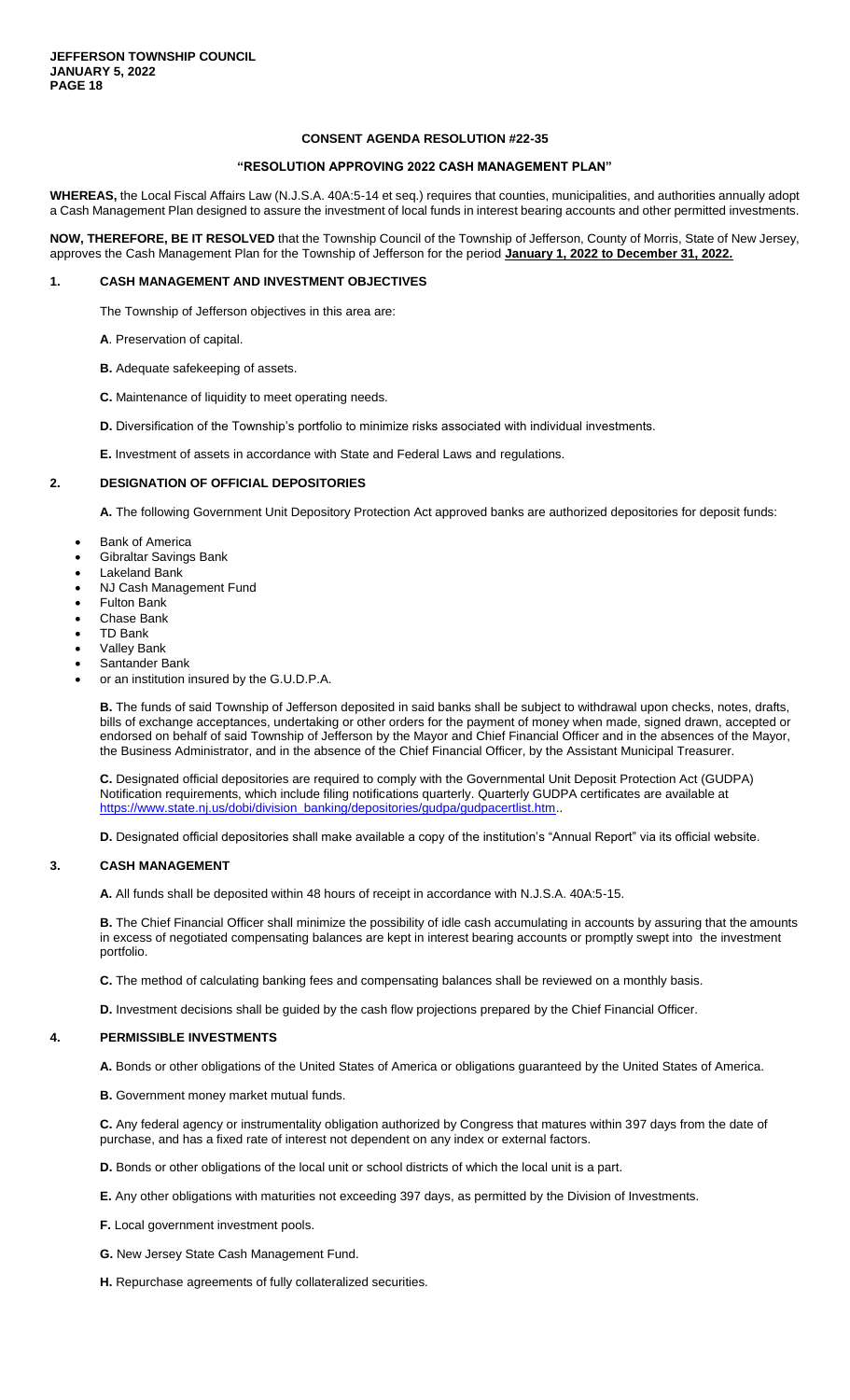### **5. AUTHORITY FOR INVESTMENT MANAGEMENT**

**A.** It is desirable that idle funds of the Township of Jefferson be invested in legal investment vehicles at all times. The Chief Financial Officer is authorized and directed to make investments on behalf of the Township. All investment decisions shall be consistent with this plan and all appropriate regulatory constraints.

**B.** The Township Council of the Township of Jefferson does hereby authorize the Chief Financial Officer to request bids and to place orders for the investment of idle funds solely in legally authorized investment vehicles, such investments to the investing institutions; and

**C.** Be it further resolved that the Chief Financial Officer is hereby authorized to transfer funds solely by wire for the following purposes and subject to all pertinent regulations.

**1.** To or from Jefferson Township checking or savings accounts to other township accounts.

**2.** To or from Jefferson Township checking or savings accounts specified by the banks or the State of New Jersey Cash Management Funds solely for the purpose of investing for the account of the Township of Jefferson.

### **6. SAFEKEEPING**

**A.** Securities purchased on behalf of the Township shall be delivered electronically or physically to the Township's custodial bank, which shall maintain custodial and/or safekeeping accounts for such securities on behalf of the Township.

### **7. REPORTING**

**A.** The Chief Financial Officer shall report to the Township Council all purchases of investments in accordance with N.J.S.A. 40A:5-15.2.

### **8. SAFE DEPOSIT BOX**

**A.** The access to the Safe Deposit Box in the name of the Township of Jefferson in the vaults of Lakeland Bank of Jefferson Township will be given to the following until otherwise notified in writing by the Township Council. The Administrator and the Township Clerk shall hold the two safe deposit keys.

#### **Township Clerk, Michele Reilly Chief Financial Officer, William Eagen**

### **9. AUDIT**

**A.** The Cash Management Plan shall be subject to annual audit conducted pursuant to N.J.S.A. 40A: 5-14.

### **CONSENT AGENDA RESOLUTION #22-36**

\_\_\_\_\_\_\_\_\_\_\_\_\_\_\_\_\_\_\_\_\_\_\_\_\_\_\_\_\_\_\_\_\_\_\_\_\_\_\_\_\_\_\_\_\_\_\_\_\_\_\_\_\_\_\_\_\_\_\_\_\_\_\_\_\_\_\_\_\_\_\_\_\_\_\_\_\_\_\_\_\_\_\_\_\_\_\_\_\_\_\_\_\_\_\_\_\_\_\_\_\_\_\_\_\_\_\_

### **"RESOLUTION AUTHORIZING THE REFUND OF OVERPAYMENT(S) OF TAXES"**

**WHEREAS,** there appears on the tax records overpayment(s) as shown below; and

**WHEREAS,** said overpayment(s) were created by the reasons indicated; and

**WHEREAS,** the Collector of Taxes recommends the refund(s) of such overpayment(s).

**NOW, THEREFORE, BE IT RESOLVED** by the Township Council of the Township of Jefferson, County of Morris, State of New Jersey, that the proper officers are hereby authorized and directed to issue checks to refund such overpayment(s) as hereafter shown below:

|                       |                             | <b>CODE OF REASONS</b>       |                |                                    |  |
|-----------------------|-----------------------------|------------------------------|----------------|------------------------------------|--|
| 1. Incorrect Payment  | 2. Adjustment of Assessment | 3. Homestead Rebate          | 4. Overbilled  | 5. Third Party Lien                |  |
| 6. Duplicate Payment  | 7. Exempt                   | 8. County/State Board Appeal | 9. Overpayment |                                    |  |
| 10. Return of Premium | 11. New Jersey Saver        | 12. Return of Recording Fee  |                | 13. Vets, Senior Citizen Deduction |  |
|                       |                             |                              |                |                                    |  |
|                       |                             |                              |                |                                    |  |

| <b>BLOCK</b> | <b>LOT</b> | <b>NAME</b>                                        | <b>AMOUNT</b> | <b>CODE</b> | <b>YEAR</b> |
|--------------|------------|----------------------------------------------------|---------------|-------------|-------------|
| 266          | .03        | <b>JACOBUS &amp; ASSOCIATES LLC/ATTY TRUST ACC</b> | \$24,119.98   |             | 2021        |
|              |            |                                                    |               |             | 2021        |
|              |            |                                                    |               |             |             |
|              |            |                                                    |               |             |             |
|              |            |                                                    |               |             |             |
|              |            |                                                    | <b>TOTAL</b>  | \$24,119.98 |             |

#### **CONSENT AGENDA RESOLUTION #22-37**

 $\Box$ 

#### **"RESOLUTION AUTHORIZING A TEMPORARY BUDGET FOR THE CALENDAR YEAR 2022"**

**WHEREAS,** N.J.S.A. 40A:4-19, Local Budget Law, provides that temporary appropriations may be made prior to the adoption of the **2022** Budget for the purposes and amounts required in the manner therein provided; and

**WHEREAS,** the total appropriations in the **2021** Adopted Budget are as follows; and

| <b>Current Fund</b>          | \$28,940,338.62 |
|------------------------------|-----------------|
| <b>Water Operating Fund</b>  | \$ 2.577.670.00 |
| <b>Sewer Operating Fund</b>  | \$ 1.228.514.16 |
| <b>Garbage District Fund</b> | \$ 2.675.740.00 |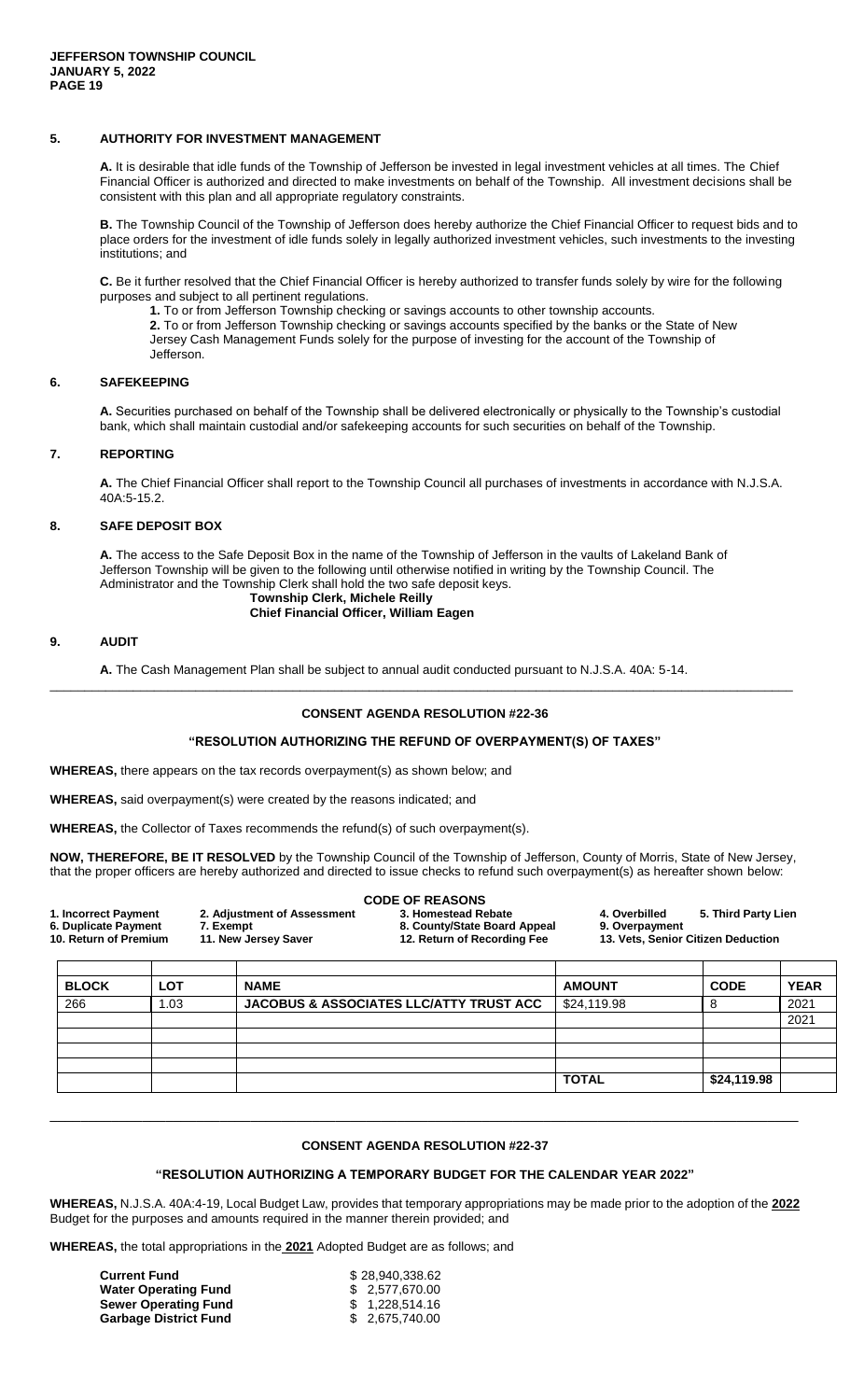**WHEREAS, 26.25%** of the total appropriations in the **2022** Budget (Debt Service, Pension& Insurances excluded per Statute) are as follows:

| <b>Current Fund</b>          | \$14.387.381.13 |
|------------------------------|-----------------|
| <b>Water Operating Fund</b>  | \$1.414.580.14  |
| <b>Sewer Operating Fund</b>  | 404.288.59      |
| <b>Garbage District Fund</b> | 702.824.25      |

**NOW, THEREFORE, BE IT RESOLVED** by the Township Council of the Township of Jefferson, County of Morris, State of New Jersey, that the following temporary appropriations be made and a copy of this shall be transmitted to the Chief Financial Officer for his/her records.

| <b>Account Id</b>   | <b>Description</b>                      | 2021 Budget  | 2022 Budget* |
|---------------------|-----------------------------------------|--------------|--------------|
| 1-01-00-000-000-000 | <b>CURRENT FUND</b>                     |              |              |
| 1-01-20-110-110-000 | <b>ADMINISTRATION</b>                   |              |              |
| 1-01-20-110-110-100 | ADMINISTRATION SALARY & WAGE            | 249,527.00   | 65,500.84    |
| 1-01-20-110-110-200 | ADMINISTRATION OTHER EXPENSE            | 84,650.00    | 22,220.63    |
| 1-01-20-110-111-000 | <b>MAYOR</b>                            |              |              |
| 1-01-20-110-111-100 | <b>MAYOR SALARY &amp; WAGE</b>          | 12,200.00    | 3,202.50     |
| 1-01-20-110-111-200 | <b>MAYOR OTHER EXPENSE</b>              | 9,410.00     | 2,470.13     |
| 1-01-20-110-112-000 | TWP. COUNCIL                            |              |              |
| 1-01-20-110-112-100 | TWP. COUNCIL SALARY & WAGE              | 26,520.00    | 6,961.50     |
| 1-01-20-110-112-200 | TWP.COUNCIL OTHER EXPENSE               | 8,734.00     | 2,292.68     |
| 1-01-20-120-000-000 | TWP. CLERK                              |              |              |
| 1-01-20-120-000-100 | TWP. CLERK SALARY & WAGE                | 154,997.00   | 40,686.71    |
| 1-01-20-120-000-200 | TWP. CLERK OTHER EXPENSE                | 28,550.00    | 7,494.38     |
| 1-01-20-130-130-000 | <b>FINANCE</b>                          |              |              |
| 1-01-20-130-130-100 | <b>FINANCE SALARY &amp; WAGE</b>        | 399,636.00   | 104,904.45   |
| 1-01-20-130-130-200 | FINANCE OTHER EXPENSE                   | 82,170.00    | 21,569.63    |
| 1-01-20-140-140-000 | <b>INFORMATION TECHNOLOGY</b>           |              |              |
| 1-01-20-140-140-100 | INFORMATION TECHNOLOGY SALARY & WAGE    | 164,197.00   | 43,101.71    |
| 1-01-20-140-140-200 | INFORMATION TECHONOLOGY OTHER EXPENSE   | 120,622.50   | 63,326.81    |
| 1-01-20-145-145-000 | <b>TAX COLLECTION</b>                   |              |              |
| 1-01-20-145-145-100 | TAX COLLECTION Salary & Wage            | 190,197.00   | 49,926.71    |
| 1-01-20-145-145-200 | TAX COLLECTION Other Expense            | 18,145.00    | 4,763.06     |
| 1-01-20-145-146-000 | LIQ.TTL & FORCE.PROP                    |              |              |
| 1-01-20-145-146-200 | LIQ.TTL & FORCE PROP Other Exp          | 10,000.00    | 2,625.00     |
| 1-01-20-150-150-000 | <b>ASSESSMENTS</b>                      |              |              |
| 1-01-20-150-150-100 | ASSESSMENTS Salary & Wage               | 146,924.00   | 38,567.55    |
| 1-01-20-150-150-200 | <b>ASSESSMENTS Other Expense</b>        | 28,820.00    | 7,565.25     |
| 1-01-20-155-155-000 | <b>LEGAL</b>                            |              |              |
| 1-01-20-155-155-200 | <b>LEGAL Other Expense</b>              | 218,500.00   | 57,356.25    |
| 1-01-20-165-165-000 | <b>ENGINEERING</b>                      |              |              |
| 1-01-20-165-165-100 | <b>ENGINEERING SALARY &amp; WAGE</b>    | 247,024.00   | 64,843.80    |
| 1-01-20-165-165-200 | <b>ENGINEERING Other Expense</b>        | 86,500.00    | 22,706.25    |
| 1-01-20-175-175-000 | <b>HISTORICAL SOCIETY</b>               |              |              |
| 1-01-20-175-175-200 | HISTORICAL SOC. Other Expense           | 8,670.00     | 2,275.88     |
| 1-01-21-187-187-000 | <b>LAND USE BOARD</b>                   |              |              |
| 1-01-21-187-187-100 | LAND USE BOARD SALARY & WAGE            | 36,462.00    | 9,571.28     |
| 1-01-21-187-187-200 | LAND USE BOARD OTHER EXPENSE            | 15,750.00    | 4,134.38     |
| 1-01-22-195-195-000 | <b>BUILDING DEPARTMENT</b>              |              |              |
| 1-01-22-195-195-100 | <b>BUILDING DEPT. Salary &amp; Wage</b> | 359,540.00   | 94,379.25    |
| 1-01-22-195-195-200 | <b>BUILDING DEPT. Other Expense</b>     | 6,700.00     | 1,758.75     |
| 1-01-22-195-197-000 | PLUMBING INSP.                          |              |              |
| 1-01-22-195-197-100 | PLUMBING INSP. Salary & Wage            | 35,762.00    | 9,387.53     |
| 1-01-22-195-198-000 | <b>CODE ENFORCEMENT</b>                 |              |              |
| 1-01-22-195-198-200 | CODE ENFORCEMENT OTHER EXPENSE          | 5,000.00     | 1,312.50     |
| 1-01-23-210-210-000 | HEALTH INS.                             |              |              |
| 1-01-23-210-210-100 | HEALTH INS. SALARY & WAGE               | 55,000.00    | 55,000.00    |
| 1-01-23-210-210-200 | <b>HEALTH INS. Other Expense</b>        | 3,198,000.00 | 3,198,000.00 |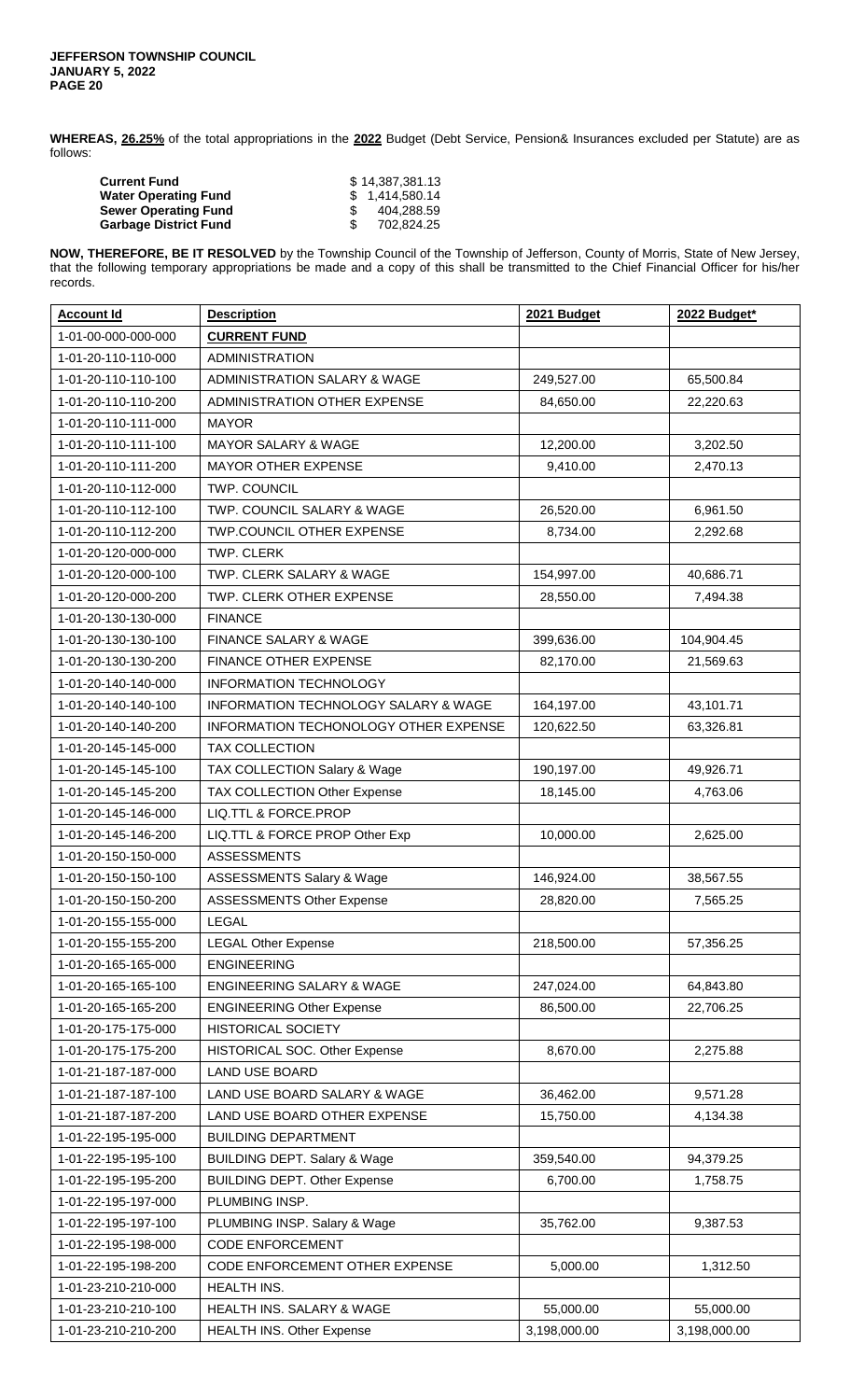| 1-01-23-220-220-000 | <b>LIABILITY INSURANCE</b>               |              |              |
|---------------------|------------------------------------------|--------------|--------------|
| 1-01-23-220-220-200 | LIAB. INS. Other Expense                 | 740,988.00   | 740,988.00   |
| 1-01-23-225-225-000 | INSURANCE-DISABILITY                     |              |              |
| 1-01-23-225-225-200 | INS.-DISABILITY Other Expense            | 41,000.00    | 41,000.00    |
| 1-01-23-225-226-000 | UNEMPLOYMENT INSURANCE                   |              |              |
| 1-01-23-225-226-200 | <b>UNEMPLOYMENT INS-Other Expense</b>    | 31,000.00    | 31,000.00    |
| 1-01-25-240-240-000 | <b>POLICE</b>                            |              |              |
| 1-01-25-240-240-100 | POLICE Salary & Wage                     | 5,570,804.00 | 1,462,336.05 |
| 1-01-25-240-240-200 | POLICE Other Expense                     | 356,958.00   | 93,701.48    |
| 1-01-25-240-241-000 | HOMELAND SECURITY                        |              |              |
| 1-01-25-240-241-200 | HOMELAND SECURITY Other Expense          | 5,500.00     | 1,443.75     |
| 1-01-25-250-250-000 | <b>COMMUNICATIONS</b>                    |              |              |
| 1-01-25-250-250-200 | <b>COMMUNICATIONS Other Expense</b>      | 221,100.00   | 58,038.75    |
| 1-01-25-252-252-000 | <b>EMERGENCY MGT.</b>                    |              |              |
| 1-01-25-252-252-100 | <b>EMERGENCY MGT. Salary &amp; Wage</b>  | 42,000.00    | 11,025.00    |
| 1-01-25-252-252-200 | <b>EMERGENCY MGT.Other Expense</b>       | 9,950.00     | 9,950.00     |
| 1-01-25-255-255-000 | FIRE CO. #1                              |              |              |
| 1-01-25-255-255-200 | FIRE CO.#1 Other Expense                 | 90,000.00    | 23,625.00    |
| 1-01-25-255-256-000 | FIRE CO. #2                              |              |              |
| 1-01-25-255-256-200 | FIRE CO.#2 Other Expense                 | 90,000.00    | 23,625.00    |
| 1-01-25-260-260-000 | FIRST AID CONTRIBUTIONS                  |              |              |
| 1-01-25-260-260-200 | <b>CONTRIBUTION-Jefferson Rescue</b>     | 45,000.00    | 11,812.50    |
| 1-01-25-260-261-000 | MILTON FIRST AID CONTRIBUTION            |              |              |
| 1-01-25-260-261-200 | <b>CONTRIBUTION-Milton First Aid</b>     | 54,122.00    | 14,207.03    |
| 1-01-25-265-265-000 | <b>FIRE BUREAU</b>                       |              |              |
| 1-01-25-265-265-100 | FIRE BUREAU SALARY & WAGE                | 127,443.00   | 33,453.79    |
| 1-01-25-265-265-200 | FIRE BUREAU Other Expense                | 13,100.00    | 3,438.75     |
| 1-01-25-265-267-000 | UNIFORM FIRE SAFETY                      |              |              |
| 1-01-25-265-267-200 | <b>UNIFORM SAFETY Other Expense</b>      | 15,249.76    | 4,003.06     |
| 1-01-25-265-268-000 | STAT.EXP.LOSAP                           |              |              |
| 1-01-25-265-268-200 | STAT.EXP.LOSAP Other Expense             | 183,000.00   | 48,037.50    |
| 1-01-25-275-275-000 | <b>MUNICIPAL PROSECUTOR</b>              |              |              |
| 1-01-25-275-275-100 | MUNICIPAL PROS. Salary & Wage            | 25,653.00    | 6,733.91     |
| 1-01-26-260-291-000 | <b>ROADS</b>                             |              |              |
| 1-01-26-260-291-100 | ROADS Salary & Wage                      | 1,499,809.00 | 393,699.86   |
| 1-01-26-260-291-200 | <b>ROADS Other Expense</b>               | 446,550.00   | 117,219.38   |
| 1-01-26-260-292-000 | ROADS - SNOW REMOVAL                     |              |              |
| 1-01-26-260-292-100 | SNOW REMOVAL - SNOW O/T SALARY & WAGE    | 190,000.00   | 49,875.00    |
| 1-01-26-260-292-200 | SNOW REMOVAL Other Expense               | 400,000.00   | 105,000.00   |
| 1-01-26-290-290-000 | PUBLIC WORKS                             |              |              |
| 1-01-26-290-290-100 | PUBLIC WORKS Salary & Wage               | 58,081.00    | 15,246.26    |
| 1-01-26-290-290-200 | PUBLIC WORKS Other Expense               | 3,000.00     | 787.50       |
| 1-01-26-310-310-000 | <b>BUILDINGS &amp; GROUNDS</b>           |              |              |
| 1-01-26-310-310-200 | <b>BLDGS.&amp; GROUNDS Other Expense</b> | 83,700.00    | 21,971.25    |
| 1-01-26-325-325-000 | MUN. SERVICE/KELLY BILL                  |              |              |
| 1-01-26-325-325-200 | MUN.SERV/KELLY BILL Other Exp.           | 7,500.00     | 1,968.75     |
| 1-01-27-330-330-000 | <b>HEALTH &amp; WELFARE</b>              |              |              |
| 1-01-27-330-330-100 | HEALTH & WELFARE Salary & Wage           | 326,273.00   | 85,646.66    |
| 1-01-27-330-330-200 | HEALTH & WELFARE Other Expense           | 33,400.00    | 8,767.50     |
| 1-01-27-330-331-000 | DIAL-A-RIDE                              |              |              |
| 1-01-27-330-331-100 | DIAL-A-RIDE Salary & Wage                | 124,696.00   | 32,732.70    |
| 1-01-27-330-331-200 | <b>DIAL-A-RIDE Other Expense</b>         | 11,100.00    | 2,913.75     |
| 1-01-27-335-335-000 | ENVIRONMENTAL COMMISSION                 |              |              |
| 1-01-27-335-335-100 | ENVIRON. COMM.Salary & Wage              | 100.00       | 26.25        |
| 1-01-27-335-335-200 | <b>ENVIRON COMM. Other Expense</b>       | 400.00       | 105.00       |
| 1-01-27-340-340-000 | ANIMAL CONTROL                           |              |              |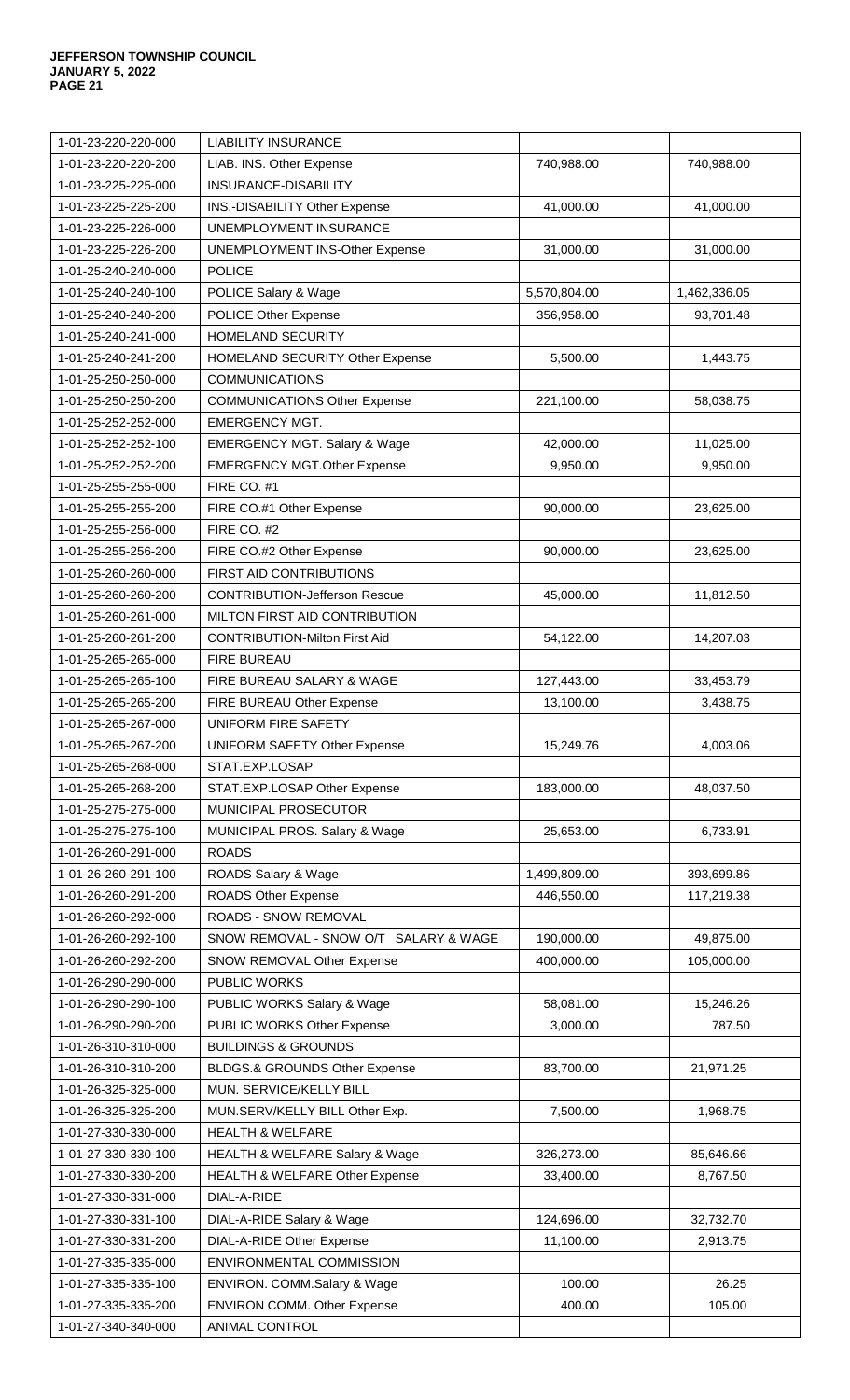| 1-01-27-340-340-100 | <b>ANIMAL CNTRL Salary &amp; Wage</b>     | 98,992.00    | 25,985.40    |
|---------------------|-------------------------------------------|--------------|--------------|
| 1-01-27-340-340-200 | ANIMAL CONTROL Other Expense              | 10,450.00    | 2,743.13     |
| 1-01-27-346-346-000 | CDL TESTING O/E                           |              |              |
| 1-01-27-346-346-200 | CDL TESTING OTHER EXPENSE                 | 3,000.00     | 787.50       |
| 1-01-28-370-370-000 | <b>RECREATION</b>                         |              |              |
| 1-01-28-370-370-100 | <b>RECREATION Salary &amp; Wage</b>       | 172,029.00   | 45,157.61    |
| 1-01-28-370-370-200 | <b>RECREATION Other Expense</b>           | 111,590.00   | 29,292.38    |
| 1-01-28-370-371-000 | <b>DIVISION OF PARKS</b>                  |              |              |
| 1-01-28-370-371-100 | DIVISION OF PARKS SALARY & WAGE           | 454,676.00   | 119,352.45   |
| 1-01-28-370-371-200 | DIVISION OF PARKS OTHER EXPENSE           | 66,600.00    | 17,482.50    |
| 1-01-28-370-372-000 | <b>SENIOR CITIZENS - LAKELAND</b>         |              |              |
| 1-01-28-370-372-200 | <b>LAKELAND SENIORS</b>                   | 7,500.00     | 1,968.75     |
| 1-01-28-370-375-000 | SENIOR CITIZENS - MILTON                  |              |              |
| 1-01-28-370-375-200 | MILTON GOLDEN AGE                         | 7,500.00     | 1,968.75     |
| 1-01-29-390-390-000 | PUBLIC LIBRARY                            |              |              |
| 1-01-29-390-390-200 | <b>PUBLIC LIBRARY</b>                     | 928,860.00   | 243,825.75   |
| 1-01-30-415-415-000 | ACCUMULATED ABSENCE COMPENSATION          |              |              |
| 1-01-30-415-415-100 | ACCUMULATED ABSENCES SALARY & WAGE        | 163,975.00   | 43,043.44    |
| 1-01-30-420-420-000 | <b>CELEBRATION PUBLIC EVENTS</b>          |              |              |
| 1-01-30-420-420-200 | CEL.PUB.EVENTS Other Exp.                 | 42,000.00    | 11,025.00    |
| 1-01-30-422-422-000 | <b>TOWNSHIP FORESTER</b>                  |              |              |
| 1-01-30-422-422-200 | <b>TWSP.FORESTER Other Expense</b>        | 12,000.00    | 3,150.00     |
| 1-01-30-425-425-000 | SALARY ADJ. ACCOUNT                       |              |              |
| 1-01-30-425-425-100 | SALARY ADJ.ACCT Salary & Wage             | 50,000.00    | 13,125.00    |
| 1-01-30-426-426-000 | RESERVE FOR TAX APPEALS                   |              |              |
| 1-01-30-426-426-200 | RESERVE FOR TAX APPEALS OTHER EXPENSE     | 60,000.00    | 15,750.00    |
| 1-01-31-430-430-000 | <b>TOWNSHIP UTILITIES</b>                 |              |              |
| 1-01-31-430-430-200 | TOWNSHIP UTILITIES Other Exp.             | 537,900.00   | 141,198.75   |
| 1-01-36-471-471-000 | STAT.EXP/PERS                             |              |              |
| 1-01-36-471-471-200 | STAT.EXP/PERS Other Expense               | 749,613.00   | 749,613.00   |
| 1-01-36-472-472-000 | STAT.EXP/O.A.S.I.                         |              |              |
| 1-01-36-472-472-200 | STAT.EXP/O.A.S.I. Other Expense           | 765,000.00   | 200,812.50   |
| 1-01-36-475-475-000 | STAT.EXP/PFRS                             |              |              |
| 1-01-36-475-475-200 | STAT.EXP/PFRS Other Expense               | 1,277,018.00 | 1,277,018.00 |
| 1-01-36-476-476-000 | <b>DCRP</b>                               |              |              |
| 1-01-36-476-476-200 | DCRP OTHER EXPENSE                        | 20,000.00    | 5,250.00     |
| 1-01-41-701-000-001 | <b>RECYCLING TONNAGE</b>                  | 26,460.75    | 6,945.95     |
| 1-01-41-703-000-000 | MUNICIPAL ALLIANCE-LOCAL                  |              |              |
| 1-01-41-703-000-200 | MUNICIPAL ALLIANCE - LOCAL                | 1,615.00     | 423.94       |
| 1-01-41-704-000-001 | MUNICIPAL ALLIANCE GRANT                  | 6,460.00     | 0.00         |
| 1-01-41-745-000-001 | <b>Drunk Driving Enforcement</b>          | 6,010.05     | 0.00         |
| 1-01-41-754-000-001 | Body Armor - State                        | 2,771.16     | 0.00         |
| 1-01-41-755-000-001 | <b>BULLETPROOF VEST PARTNERSHIP</b>       | 4,390.40     | 0.00         |
| 1-01-42-196-196-000 | <b>BLDG - MT. ARLIINGTON - INTERLOCAL</b> |              |              |
| 1-01-42-196-196-100 | BLDG INTERLOCAL MT.ARLINGTON S&W          | 76,560.00    | 20,097.00    |
| 1-01-42-330-330-000 | HEALTH SHARE SERVICE                      |              |              |
| 1-01-42-330-330-200 | <b>HEALTH OTHER EXPENSE</b>               | 63,500.00    | 16,668.75    |
| 1-01-43-490-490-000 | MUNICIPAL COURT                           |              |              |
| 1-01-43-490-490-100 | <b>MUNICIPAL COURT Salary &amp; Wage</b>  | 289,990.00   | 76,122.38    |
| 1-01-43-490-490-200 | MUNICIPAL COURT Other Expense             | 8,250.00     | 2,165.63     |
| 1-01-43-491-491-200 | PUBLI DEFENDER Other Expense              | 14,000.00    | 3,675.00     |
| 1-01-44-901-901-000 | CAPITAL IMP. FUND                         |              |              |
| 1-01-44-901-901-200 | CAPITAL IMP.FUND OTHER EXPENSE            | 986,944.00   | 259,072.80   |
| 1-01-45-920-920-000 | DEBT SERV/BOND PRINC                      |              |              |
| 1-01-45-920-920-200 | DEBT SERV/BOND PRINC Other Exp.           | 1,850,000.00 | 1,850,000.00 |
| 1-01-45-925-925-000 | DEBT SERV/NOTE PYMT                       |              |              |
|                     |                                           |              |              |